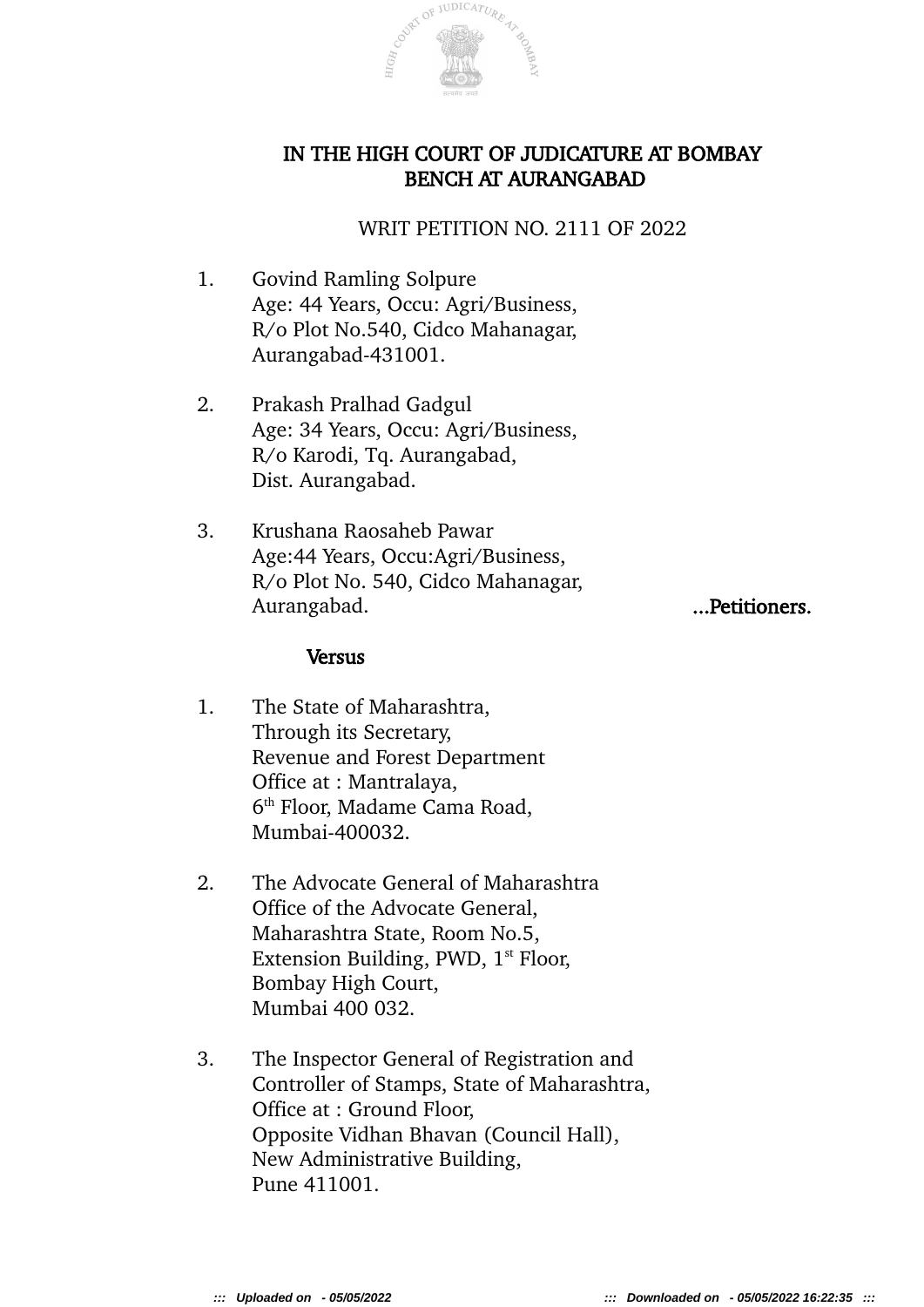

WP No.2111/22

- 4. The Inspector of Stamp Duty, Aurangabad, District Aurangabad Behind Office of District Collector, Aurangabad, Aalamgir Colony, St Colony, Collector Office Campus, Aurangabad, Maharashtra-431003.
- 5. The Joint District Sub Registrar-I Aurangabad, District Aurangabad, Behind Office of District Collector, Aurangabad, Aalamgir Colony, St Colony, Collector Office Campus, Aurangabad, Maharashtra-431003.
- 6. The Joint District Sub Registrar-II Aurangabad, District Aurangabad, Behind Office of District Collector, Aurangabad, Aalamgir Colony, St Colony, Collector Office Campus, Aurangabad, Maharashtra-431003.
- 7. The Joint District Sub Registrar-III Aurangabad, District Aurangabad, Behind Office of District Collector, Aurangabad, Aalamgir Colony, St Colony, Collector Office Campus, Aurangabad, Maharashtra-431003.
- 8. The Joint District Sub Registrar-IV Aurangabad, District Aurangabad, Behind Office of District Collector, Aurangabad, Aalamgir Colony, St Colony, Collector Office Campus, Aurangabad, Maharashtra-431003.
- 9. The Joint District Sub Registrar-V Aurangabad, District Aurangabad, Behind Office of District Collector, Aurangabad, Aalamgir Colony, St Colony, Collector Office Campus, Aurangabad, Maharashtra-431003. ....Respondents.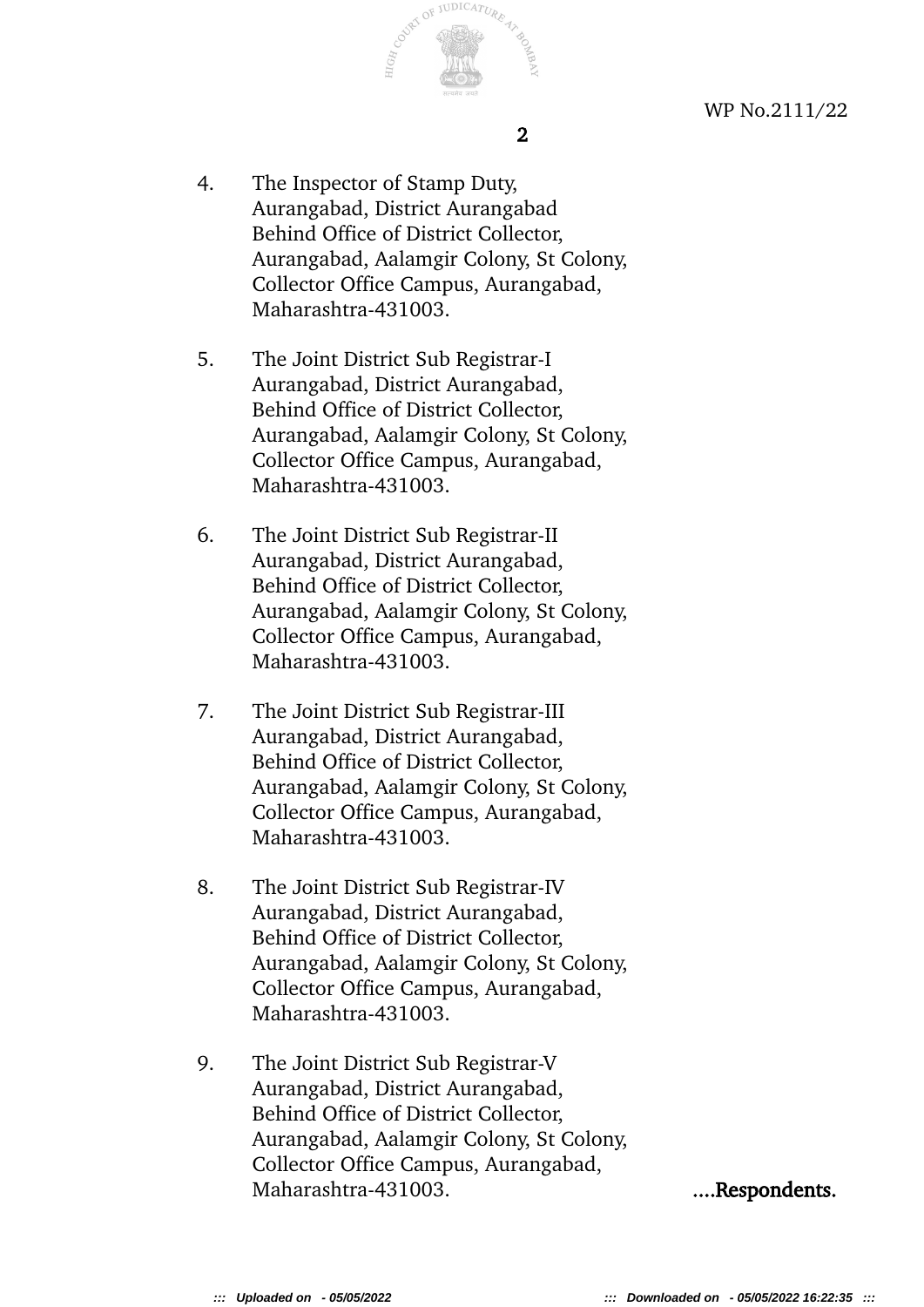

WP No.2111/22

Mr. Rameshwar Totla, Mr. Rahul Totla, Mrs. Riya Jariwala, Mr. Swapnil Lohiya, Mr. Rajat Malu, Advocates for petitioners. Mr. D.R. Kale, Government Pleader for respondent Nos. 1 to 9.

...

...

CORAM : R. D. DHANUKA & S. G. MEHARE, JJ. RESERVED ON : 18/04/2022 PRONOUNCED ON : 05/05/2022

## JUDGMENT : [PER R.D. DHANUKA, J.]

1) Rule. Mr. D.R. Kale, learned Government Pleader waives service on behalf of the respondents. By consent, Rule made returnable forthwith.

2) By this petition under Article 226 of the Constitution of India, the petitioners have prayed for declaration that Rule 44(1)(i) of the Maharashtra Registration Rules, 1961 (hereinafter referred to as 'Rules' for short) is contrary to the Registration Act, 1908 and it be struck down. The petitioners have also prayed for quashing and setting aside the impugned circular dated 12.07.2021 issued exercising the power under Rule 44(1)(i) of the Rules.

3) On  $30<sup>th</sup>$  November 2021 the petitioner No. 1 had presented the sale deeds in respect of plot Nos. 182 to 184 from the land Gat No. 8 situated within the limits of Wadgaon Kolhati Gram Panchayat to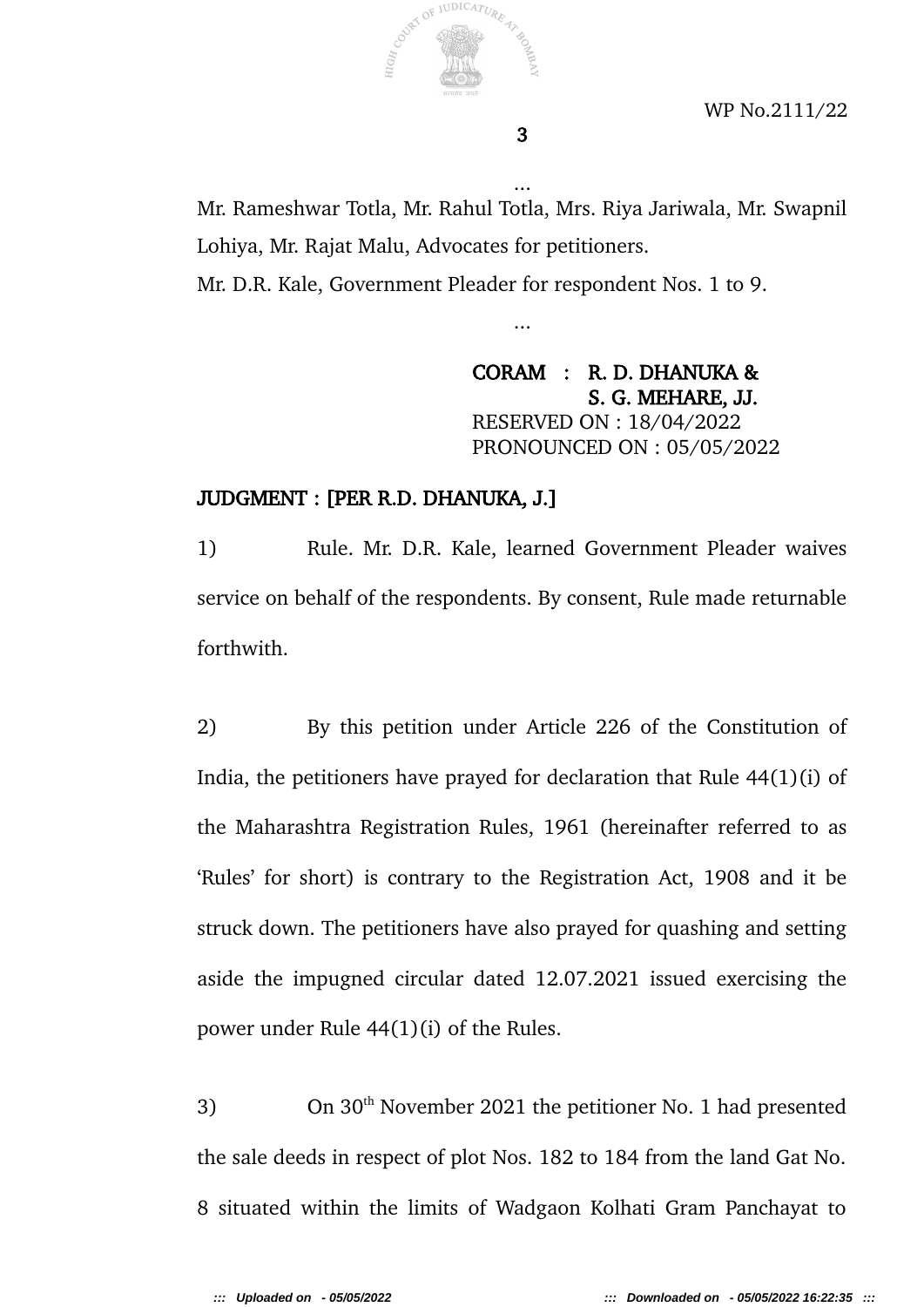

4

Joint Sub-Registrar Class II Aurangabad. The Sub-Registrar, however, refused to register the said sale deeds on the ground that the said sale deeds were in violation of circular dated 12.7.2021 and these sale deeds could be registered only upon obtaining permission from the competent authority.

4) On  $19<sup>th</sup>$  January 2022 the petitioners presented the said sale deeds for registration at the office of Assistant Sub-Registrar, Class II, Aurangabad. However, the said registering authority also refused to register the said sale deeds on the ground that the said sale deeds were in violation of the impugned circular dated 12.7.2021. The petitioners have thus filed this writ petition for various reliefs.

5) The questions that arise for consideration of this Court is, (i) whether Rule 44(1)(i) of the Rules is in conflict with sections 34 and 35 of the Registration Act, 1908 or not, (ii) whether the impugned circular dated 12.7.2021 issued by the respondent No. 3 by exercising power under Rule 44(1)(i) of the Rules is valid and is binding upon the registering authorities/citizen, and (iii) whether the respondent No. 3 had legislative competence to issue such circular contrary to sections 34 and 35 of the Registration Act, 1908.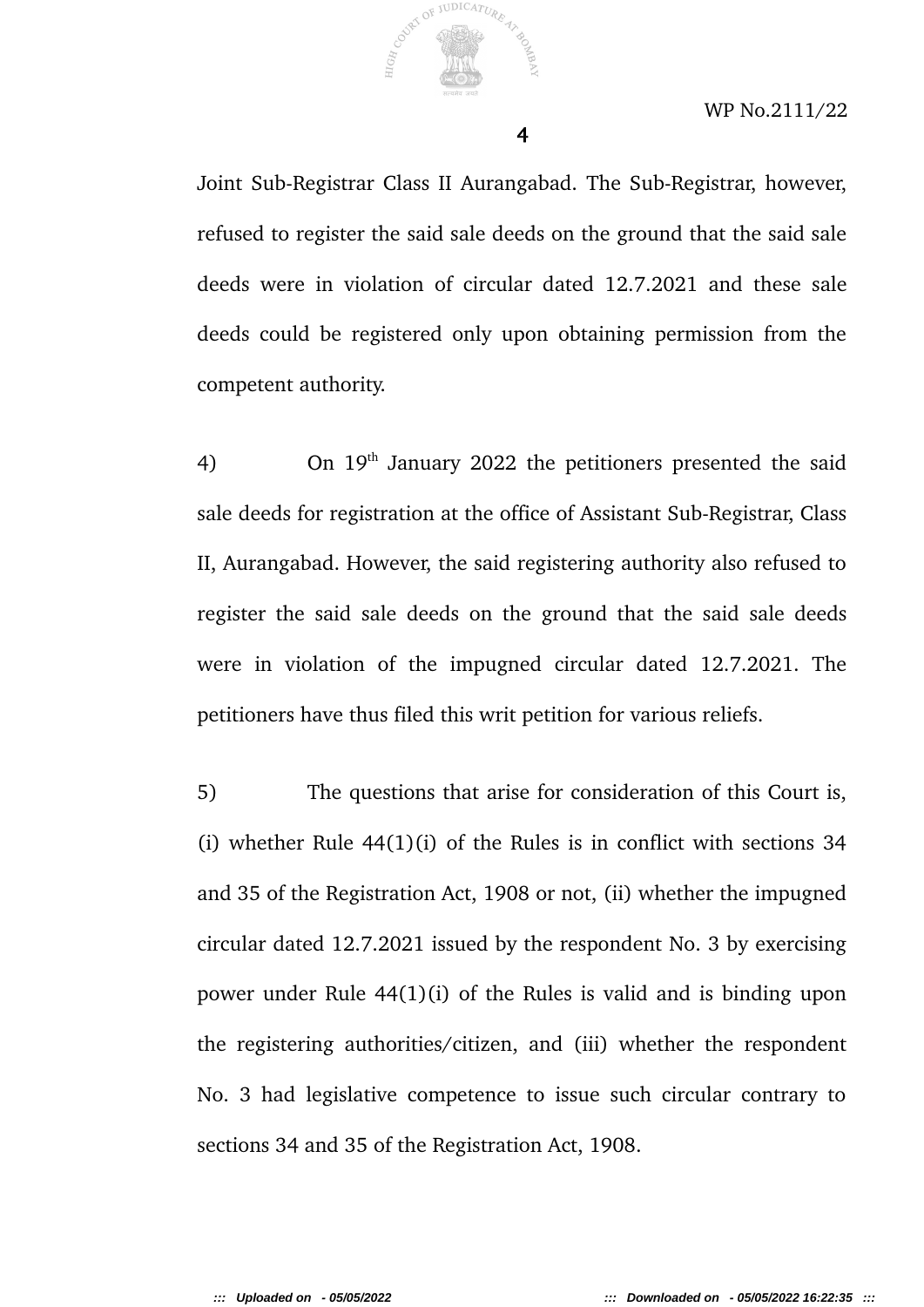

6) Mr. Totala, learned counsel for petitioners invited our attention to sections 34 and 35 of the Registration Act and also to Rule 44 (1)(i) of the Rules. Sections 34 and 35 of the Registration Act 1908 and Rule 44 (1)(i) of the Rules are extracted as under :-

#### "34. Enquiry before registration by registering officer.—

(l) Subject to the provisions contained in this Part and in sections 41, 43, 45, 69, 75, 77, 88 and 89, no document shall be registered under this Act, unless the persons executing such document, or their representatives, assigns or agents authorized as aforesaid, appear before the registering officer within the time allowed for presentation under sections 23, 24, 25 and 26:

Provided that, if owing to urgent necessity or unavoidable accident all such persons do not so appear, the Registrar, in cases where the delay in appearing does not exceed four months, may direct that on payment of a fine not exceeding ten times the amount of the proper registration fee, in addition to the fine, if any, payable under section 25, the document may be registered.

Provided further that, when such document is presented by electronic means, the personal appearance shall not be required.

(2) Appearances under sub-section (1) may be simultaneous or at different times.

(3) The registering officer shall thereupon—

(a) enquire whether or not such document was executed by the persons by whom it purports to have been executed;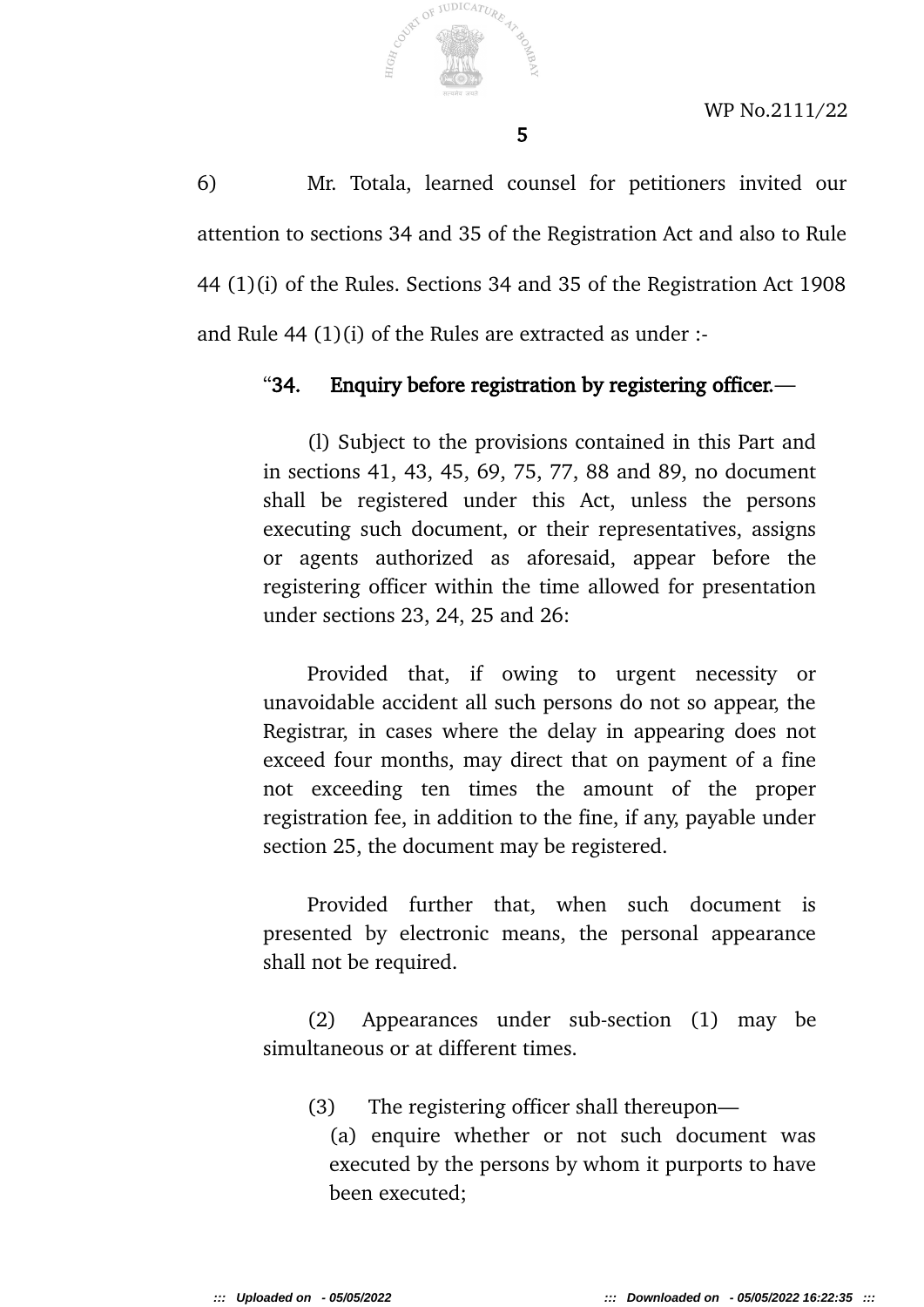

(b) satisfy himself as to the identity of the persons appearing before him and alleging that they have executed the document; and

(c) in the case of any person appearing as a representative, assign or agent, satisfy himself of the right of such person so to appear.

Provided that when such document is presented by electronic means, the enquiry shall be done as per the rules made in this behalf.

(4) Any application for a direction under the first proviso to sub-section (1) may be lodged with a Sub-Registrar, who shall forthwith forward it to the Registrar to whom he is subordinate.

(5) Nothing in this section applies to copies of decrees or orders.

# 35. Procedure on admission and denial of execution respectively.—

 $(1)(a)$  If all the persons executing the document appear personally or through electronic means, as the case may be, before the registering officer and are personally known to him, or if he be otherwise satisfied that they are the person they represent themselves to be, and if they all admit the execution of the document, or

> (b) if in the case of any person appearing by a representative, assign or agent, such representative, assign or agent admits the execution, or

> (c) if the person executing the document is dead, and his representative or assign appears before the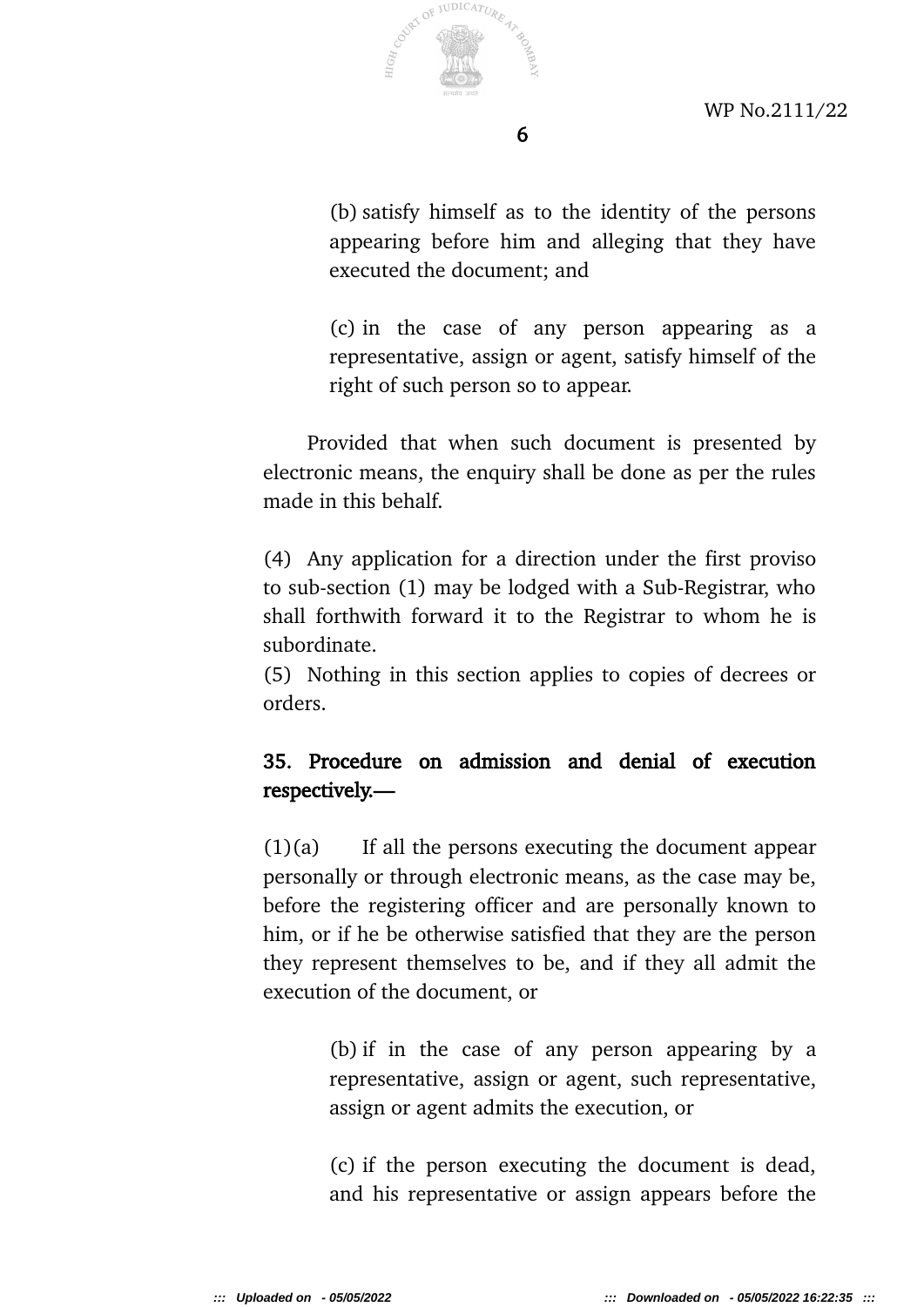

7

registering officer and admits the execution,

the registering officer shall register the document as directed in sections 58 to 61 inclusive.

(2) The registering officer may, in order to satisfy himself that the persons appearing before him are the persons they represent themselves to be, or for any other purpose contemplated by this Act, examine any one present in his office.

Provided that, when such document is presented by electronic means, the procedure laid down by the rules made in this behalf shall be followed for the examination of person.

(3)(a) If any person by whom the document purports to be executed denies its execution, or

> (b) if any such person appears to the registering officer to be a minor, an idiot or a lunatic, or

> (c) if any person by whom the document purports to be executed is dead, and his representative or assign denies its execution,

> the registering officer shall refuse to register the document as to the person so denying, appearing or dead:

Provided that, where such officer is a Registrar, he shall follow the procedure prescribed in Part XII:

Provided further that the State Government may, by notification in the Official Gazette, declare that any Sub-Registrar named in the notification shall, in respect of documents the execution of which is denied, be deemed to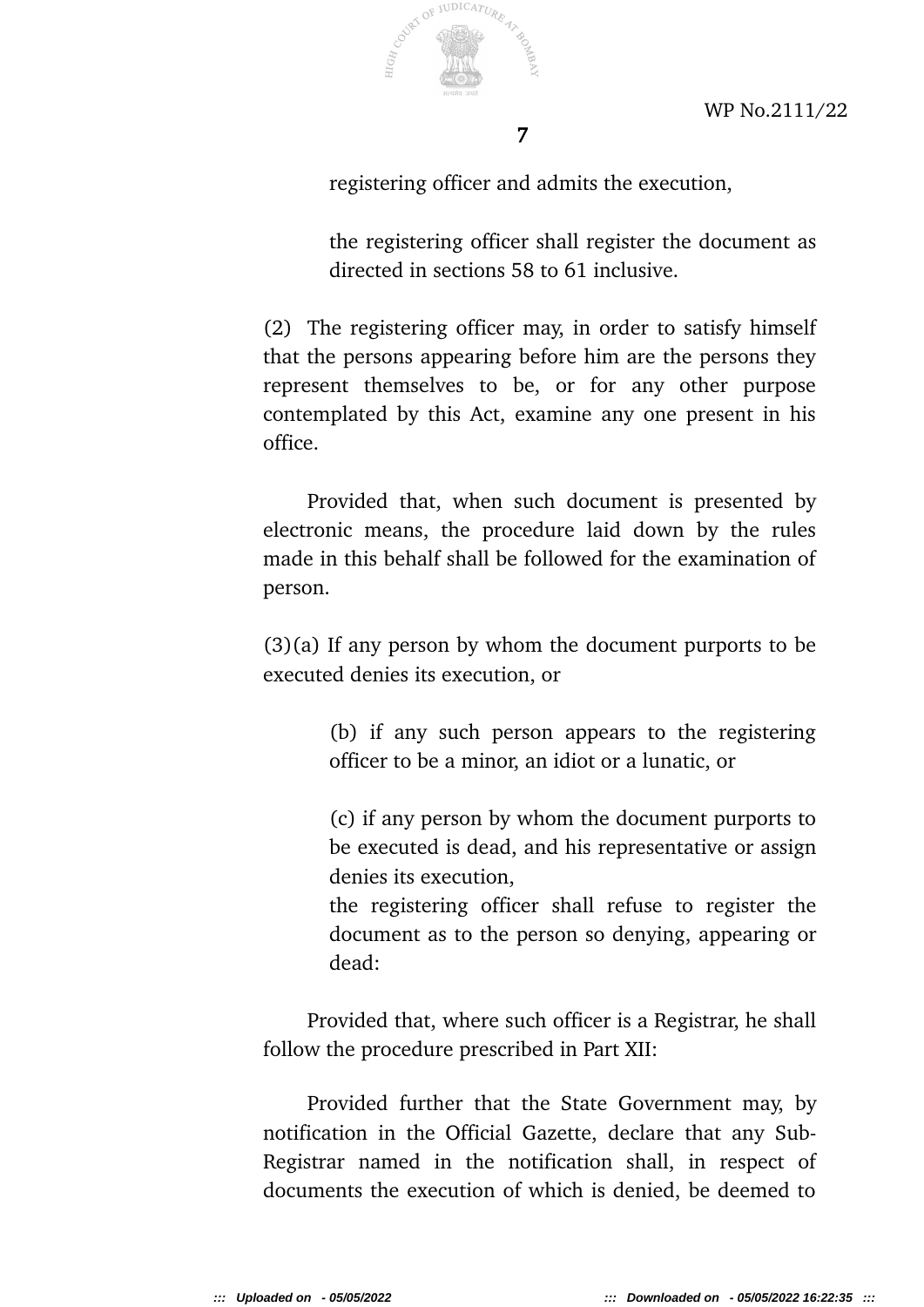

be a Registrar for the purposes of this sub-section and of Part XII.

"44. CERTAIN REQUIREMENTS TO BE VERIFIED BEFORE ACCEPTING A DOCUMENT FOR REGISTRATION -

- (1) Before accepting any document for registration, a registering officer may not concern himself with its validity, but shall ascertain-
	- (a) …
	- (b) …

(i) that if the transaction which is indented by the document, is prohibited by any existing act of Central or State Government, then the true copy of requisite permission or No Objection Certificate from the Competent Authority under the said Act, has been attached alongwith the document and that the document is not written in contradiction with any vital term or condition mentioned in that permission or No Objection Certificate."

7) It is submitted by the learned counsel for the petitioners that under the impugned circular dated 12.7.2021 issued by exercising the power purported to have been granted under Rule 44 (1)(i) which mandates the enclosure of permission from the concerned authority alongwith the documents presented for registration in view of section 8(b) of the Maharashtra Prevention of Fragmentation and Consolidation of Holding (Amendment) Act, 2015. The said circular provides that the Sub-Registrar shall not register the document presented for registration unless sanctioned layout is enclosed with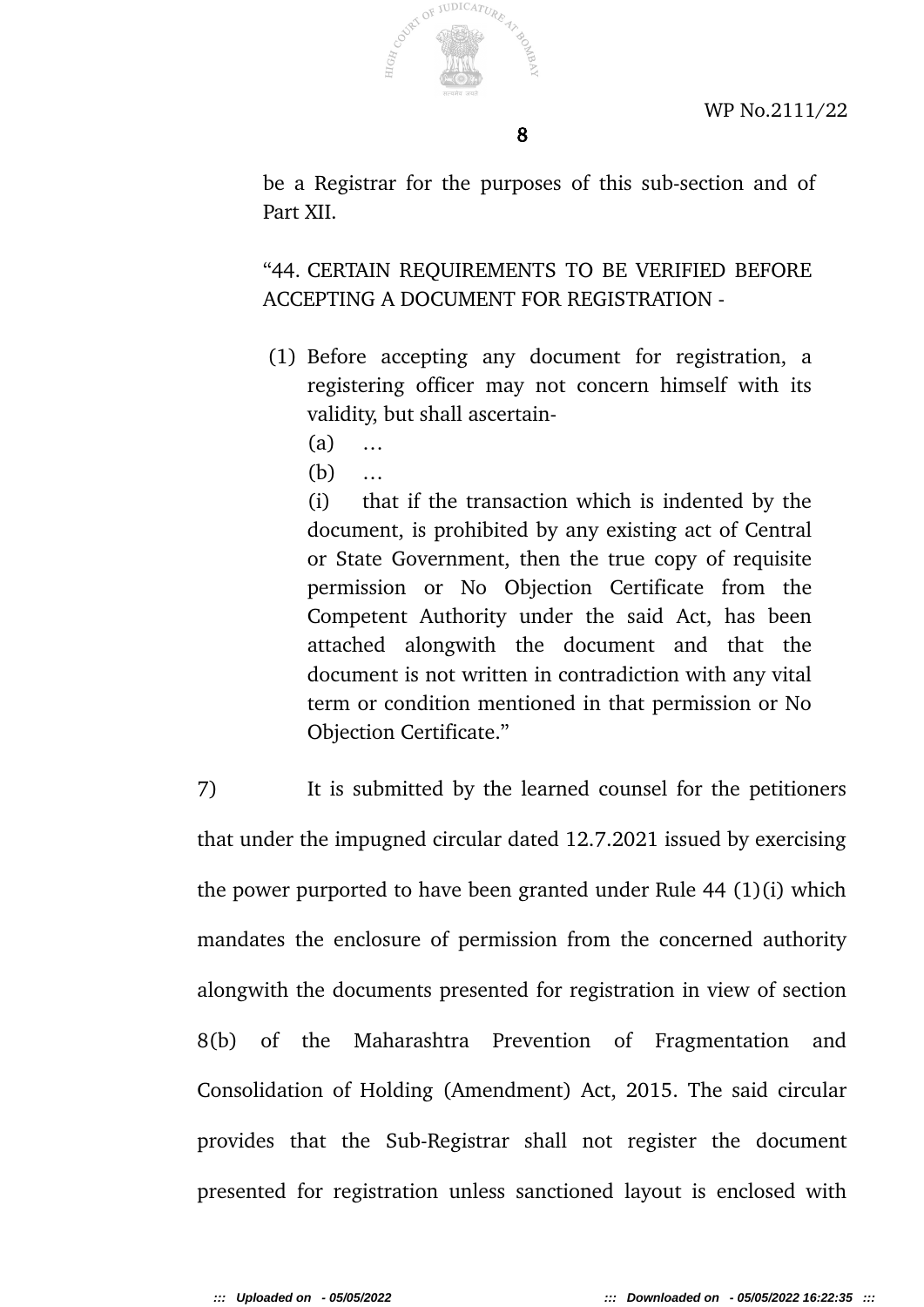

9

such documents. He submits that relying upon the said circular dated 12.7.2021, the Sub-Registrar has refused to register the sale deeds lodged by the petitioners for registration. He submits that registering authorities have registered various sale deeds executed by the petitioners of various plots from the land bearing Gat No. 8 without insisting for compliance of the conditions prescribed in the impugned circular dated 21.7.2021. One of the plot holder has already completed the construction of the residential house after getting the possession from the petitioners by making the partial payments of consideration in respect of the said plot.

8) It is submitted that the petitioners are ready and willing to pay the necessary stamp duty, registration fees arising upon registration of the documents and in some cases, the stamp duty and registration fees have been paid in advance to the registering authorities.

9) It is submitted by the learned counsel that the powers of the registering authorities under section 34(3) of the Registration Act, 1908 are restricted and limited to the factum of execution of the document, identity of persons appearing before the registering authorities and if a person appears through a representative or agent,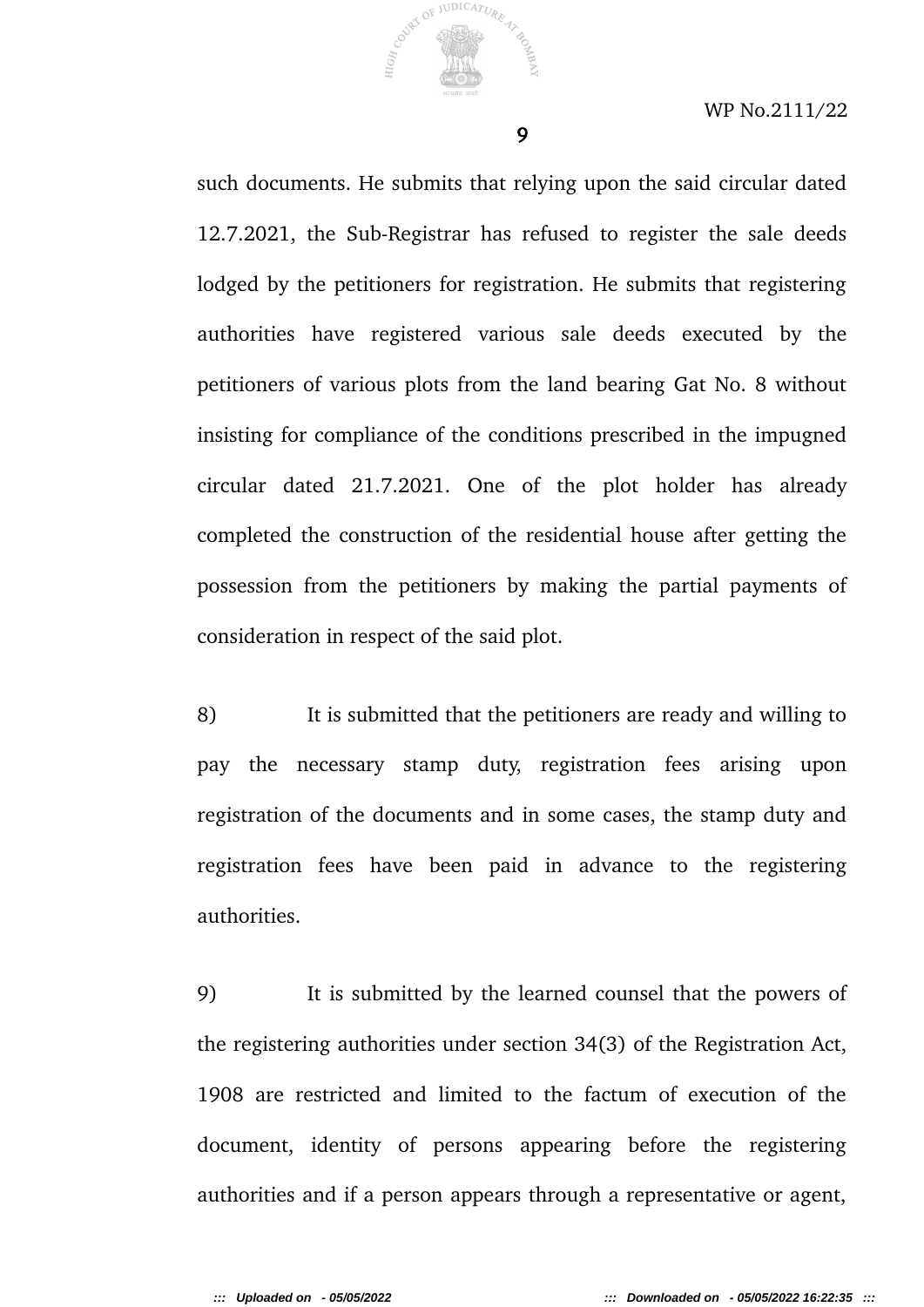

then as regards right of such person to appear. He submits that section 34 prescribes the procedure for admission or denial of execution of the said document.

10

10) It is submitted by the learned counsel that Rule 44(1)(i) of the Rules is directly in conflict with sections 34 and 35 of the Indian Registration Act. He submits that unless and until there is an amendment to the Registration Act, 1908, the respondent No. 3, though having power under section 69 to frame rules, but by exercising those powers, cannot frame rules which are contrary to the provisions of Indian Registration Act, 1908.

11) It is submitted by the learned counsel for the petitioners that the condition prescribed under Rule 44(1)(i) of the Rules, compelling the parties to obtain No Objection Certificate from the concerned authorities itself is outside the purview of sections 34 and 35 of the Indian Registration Act, 1908. The respondent No. 3 cannot expand the jurisdiction of registering authority which is otherwise restricted and limited to the factum of execution of the document, identity of persons appearing before the registering authorities and if a person appears through a representative or agent, then as regards right of such person to appear. He submits that the impugned Rule 44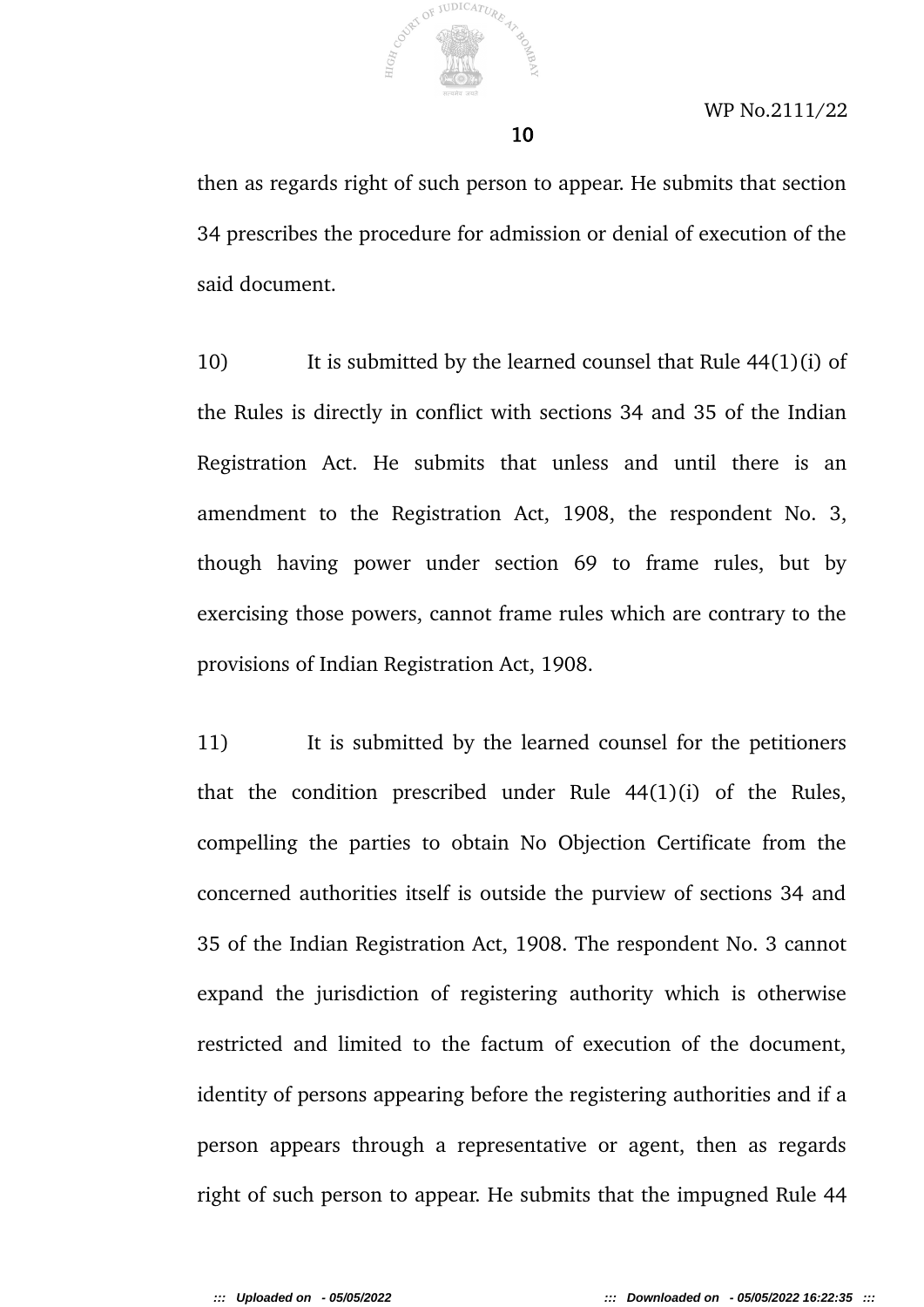

(1)(i) cannot be framed, thereby making the powers conferred by the Indian Registration Act ultra virus and being contrary to the said Parent Act. Conferment of rule making power by an Act does not enable the rule making authority to make a rule which travels beyond the scope of the enabling Act or which is inconsistent therewith or repugnant thereto.

12) It is submitted by the learned counsel that the object and purpose of the Registration Act amongst other things is to provide a method of public registration of documents so as to give information to people regarding legal rights and obligation arising or affecting a particular property and to perpetuate documents which may afterwards to be of legal importance and also to prevent fraud.

13) The learned counsel for petitioners submits that the entire scheme of the Registration Act is to consolidate the law relating to registration and to provide for the establishment of its registration. He submits that the Act lays down as to which documents require compulsory registration, mode and manner for presentation of the documents for registration etc.

14) It is submitted that the impugned circular dated 12.7.2021 issued by respondent No. 3 being contrary to sections 34 and 35 of the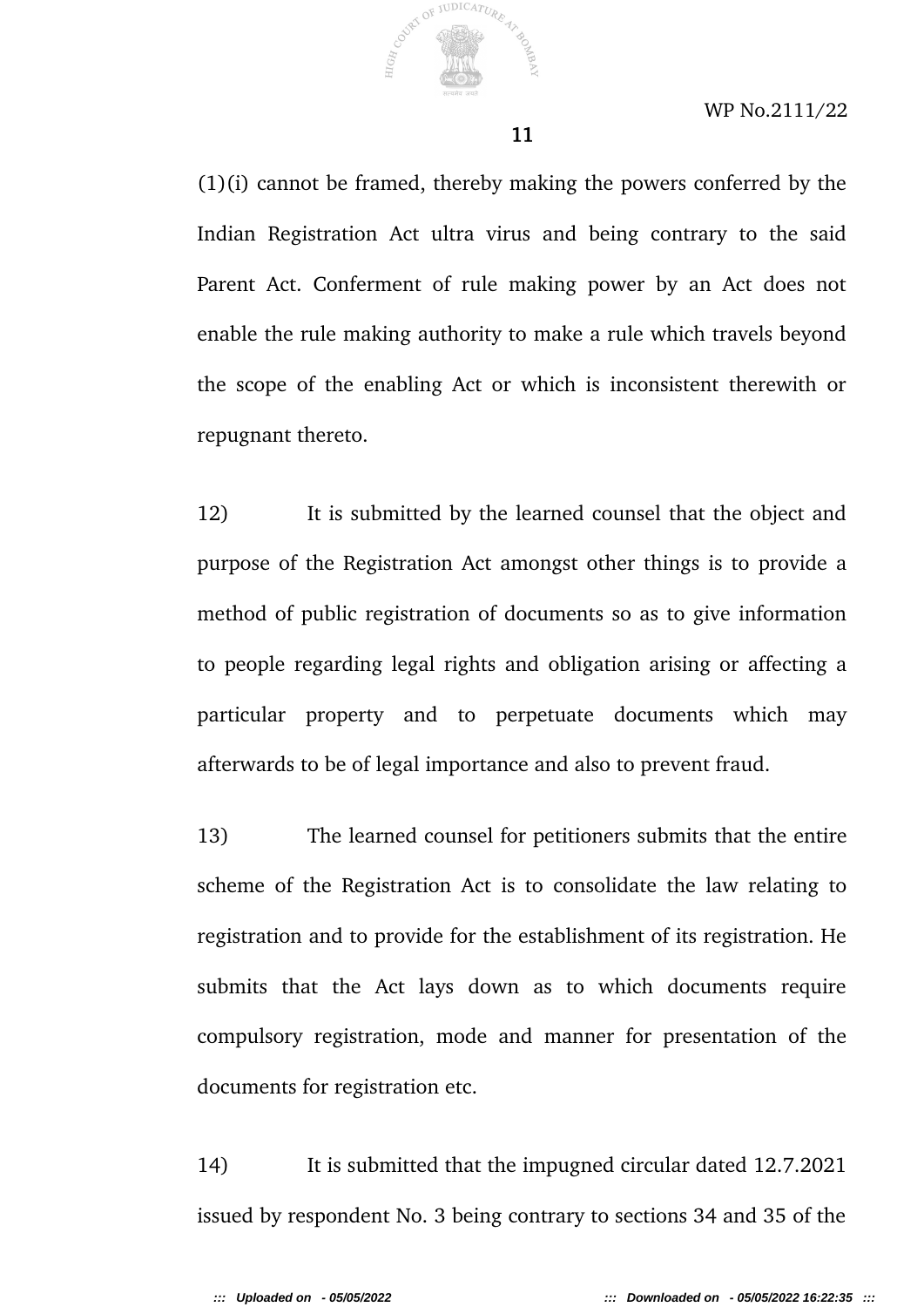

Indian Registration Act and is beyond the legislative competence of respondent No. 3. He submits that Rule 44(1)(i) of the Rules thus shall be declared as contrary to the Registration Act, 1908 and it be struck down. He submits that the impugned circular dated 12.7.2021 is beyond legislative competence of respondent No. 3 and be quashed and set aside.

15) In support of submissions, learned counsel Mr. Totala placed reliance on following judgments :-

> (i) Judgment of this Court at Principal Seat in the case of M/s. Sundarsons Vs. State of Maharashtra in Writ Petition No. 1955/2007 with connected matters decided on 26.6.2008.

> (ii) State of Maharashtra Vs. Basant Nahata, (2005) 12 SCC 77.

> (iii) Laxmi Ishwar More Vs. State of Maharashtra, (2016) 4 Mh.L.J.

> (iv) K.S. Vijendran Vs. Inspector General of Registration, Chennai, 2011-2-L.W.648.

> (v) Union of India Vs. S. Shrinivasan, (2012) 7 SCC 683.

16) Mr. D.R. Kale, learned Government Pleader, on the other hand, submits that no notice has been issued to the Advocate General of Maharashtra though petitioners have applied for striking down Rule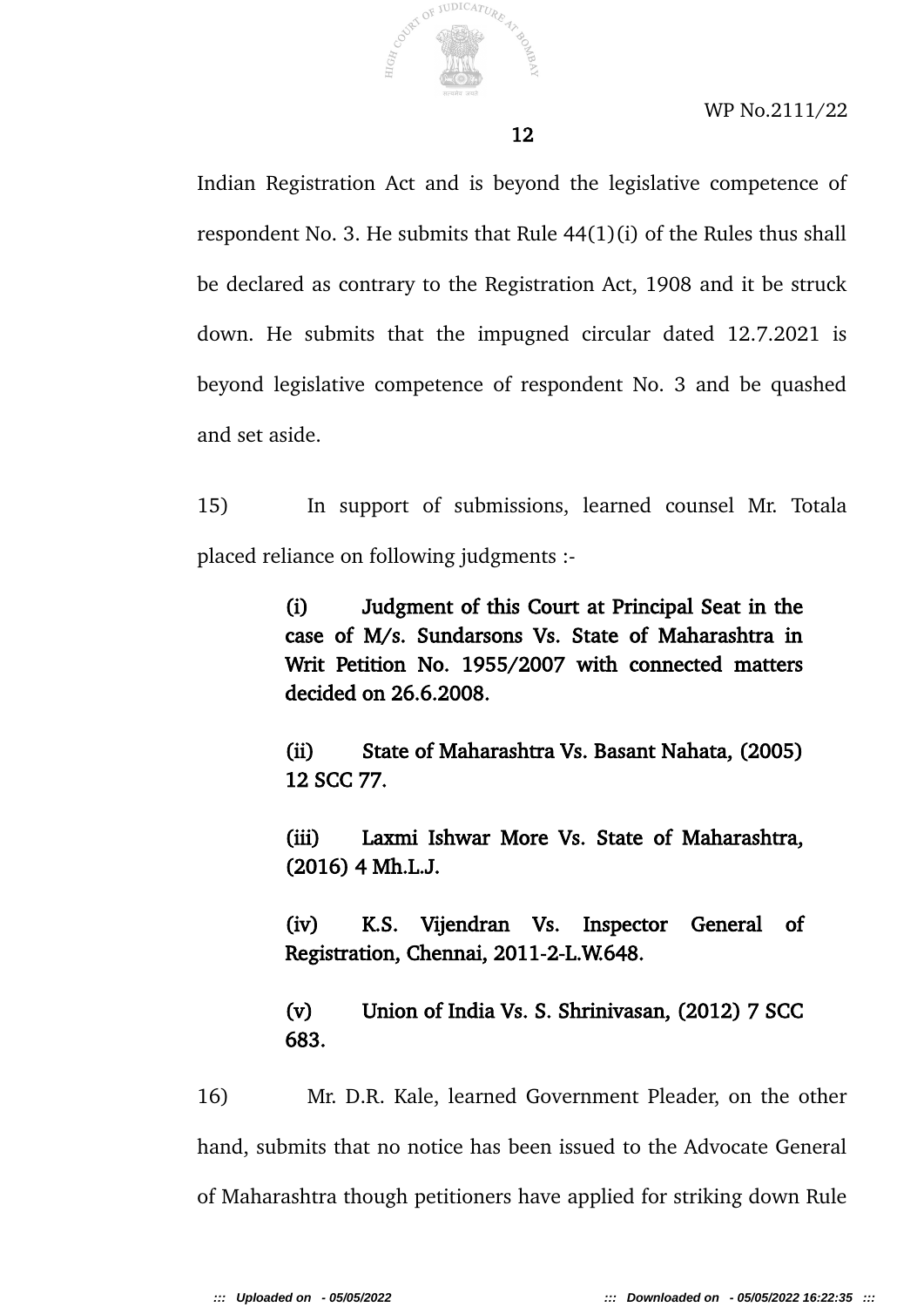

44(1)(i) of the Rules. The writ petition shall be dismissed on that ground itself. The learned Government Pleader submits that the writ petition is also not maintainable on the ground that the petitioners have alternate efficacious remedy of filing Appeal under section 71 of the Registration Act, 1908 before the District Collector being Revenue Collector i.e. Ex-Officio District Registrar and competent authority. He submits that the petitioners have also not arrayed the planning authorities i.e. CIDCO, Aurangabad Municipal Corporation and the so called purchasers as party respondents in the present writ petition. The writ petition is liable to be dismissed on the ground of non-joinder and mis-joinder of necessary parties.

17) It is submitted by the learned Government Pleader that the provisions of the Maharashtra Prevention of Fragmentation and Consolidation of Holding Act, 1947 were applicable to the said sale deeds presented by the petitioners for registration. He submits that under section 8B of the said Act, no person is allowed to transfer any parcel of land situated in the areas specified under the said provision which has areas less than the standard area notified unless such parcel is created as a result of sub-division or layout approved by the planning authority or by the Collector under the provisions of Maharashtra Regional and Town Planning Act, 1966. He submits that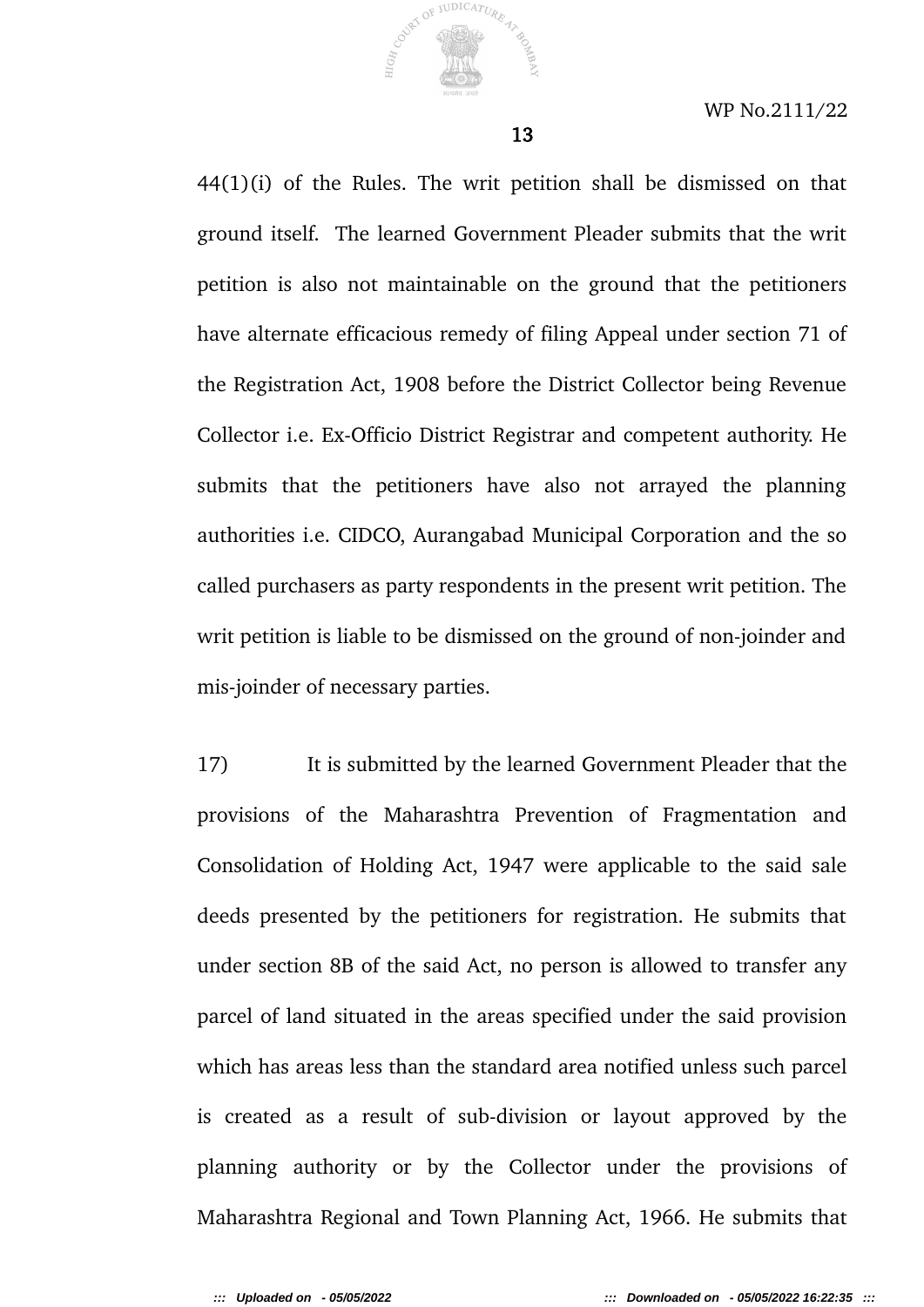

the petitioners have failed to demonstrate that various properties which are subject matters of the sale deeds are the proceed of subdivisions or approved layout by the planning authority or the Collector under Maharashtra Regional and Town Planning Act, 1966.

18) Learned Government Pleader placed reliance on Rule 44 of the Rules and submits that if the transaction which is prohibited by any existing Act of Central or State Government, then the true copy of requisite permission or No Objection Certificate from the competent authority under the said Act, is to be attached alongwith the document and if the said document is not written in contradiction with any vital terms or conditions mentioned in that permission or No Objection Certificate, such document, being in breach of such terms and conditions cannot be registered. The learned Government Pleader submits that the said Rule  $44(1)(i)$  is framed with a view to consolidate the enactments relating to the registration of documents and to prevent any violation of statutes by the party applying for registration of document.

19) It is submitted by the learned Government Pleader that the Division Bench of this Court at Principal Seat at Mumbai by order dated 1.9.2017 passed in Public Interest Litigation No. 203/2016 has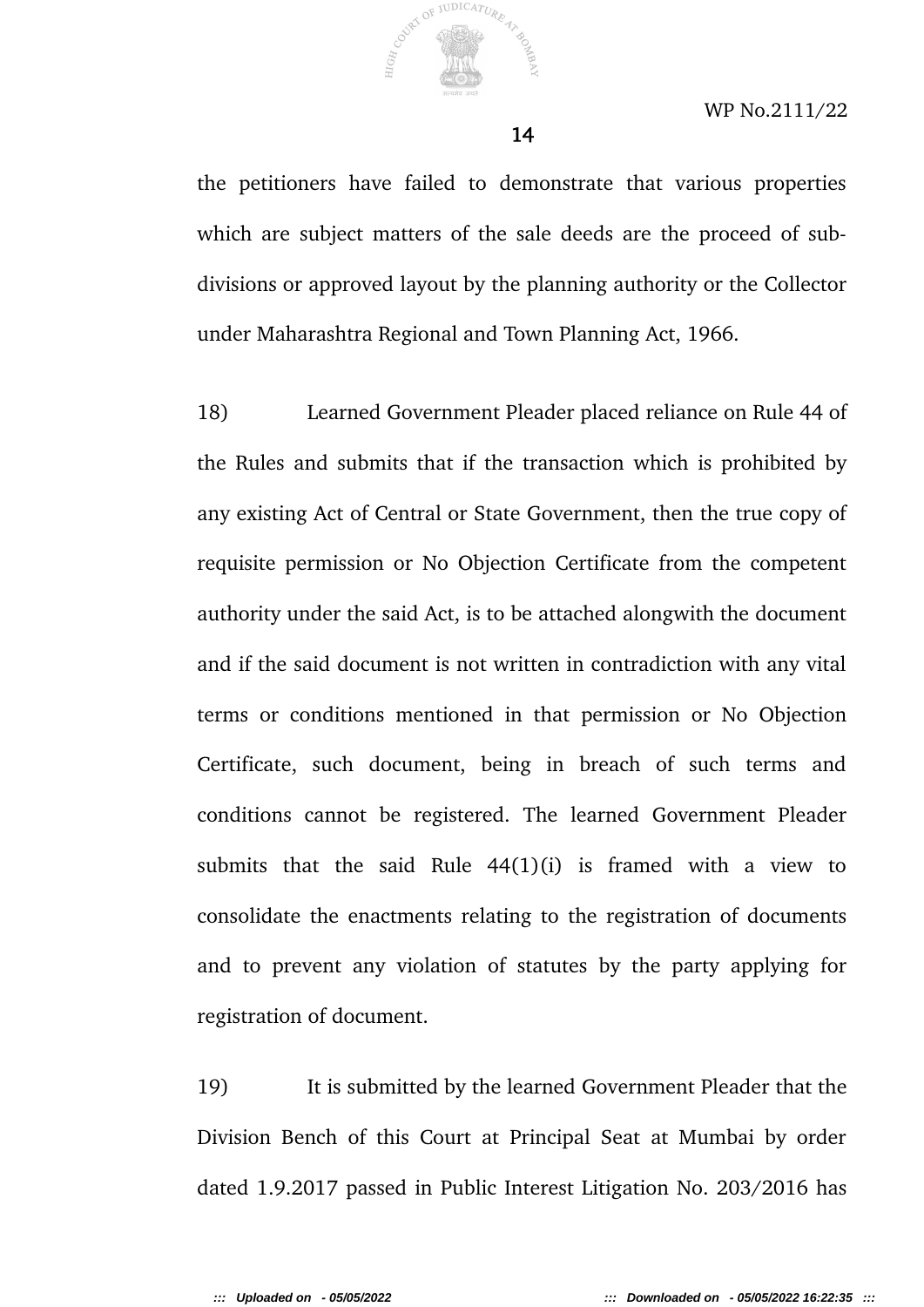

directed the Inspector General and Collector of Stamp, Maharashtra State, Pune and the concerned Secretary of Revenue and Forest Department, Maharashtra State, Mantralaya, Mumbai to look into the issue and take necessary steps considering the said Public Interest Litigation as representation of the petitioner therein.

20) It is submitted that pursuant to the said directions given by this Court in Public Interest Litigation, the Inspector General and Collector of Stamp, Maharashtra State, Pune has issued office circular dated 21.5.2018, thereby directing to adhere with the provisions of the Central as well as State Acts while registering documents in respect of fragmentation of the lands. Similarly, pursuant to the said directions issued by this Court, the State Government has issued the impugned circular dated 12.7.2021. There is no illegality whatsoever in issuing the impugned circular. It is issued only to adhere with the provisions of the Central as well as State Acts while registering documents in respect of fragmentation of lands.

21) It is submitted by the learned Government Pleader that registration of the sale deeds/transfer deeds in respect of the plots/properties fall under sections 45 and 47-B of the Maharashtra Land Revenue Code have rightly been banned/prohibited by the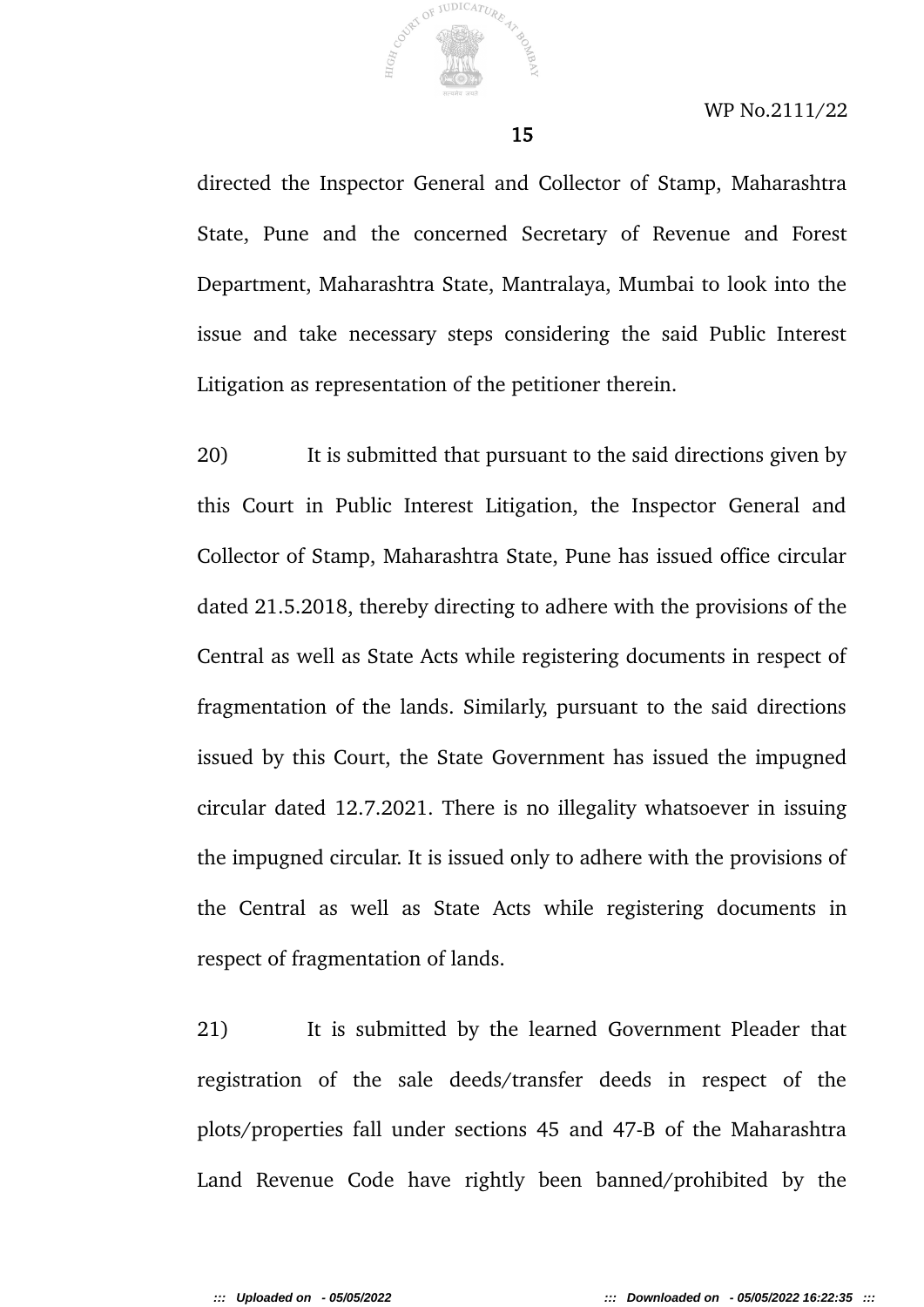

respondent Nos. 4 and 5 being in violation of the provisions of the Maharashtra Prevention of Fragmentation and Consolidation of Holdings Act.

16

22) Mr. Totala, learned counsel for the petitioners, in his rejoinder argument submits that notice has been already issued to Advocate General and this Court directed to issue notice to all the respondents including Advocate General of Maharashtra. The office of the Government Pleader has filed appearance for all the respondents. He submits that in any event, since the petitioners have not challenged the virus of any provision of Indian Registration Act, but has only challenged the virus of Rule 44(1) of the Rules, no notice to Advocate General is necessary. In support of this submission the learned counsel placed reliance on the judgment delivered by this Bench at Nagpur in case of Maha Seedmen Association V. Union of India and Ors., 2018 SCC OnLine Bom 658 and particularly paragraph Nos. 66 and 67.

#### REASONS AND CONCLUSIONS

23) The Supreme Court in the case of State of Rajasthan and Ors. Vs. Basant Nahata (2005) 12 SCC 77 (supra) has interpreted the provisions of the Registration Act, 1908 and also section 22-A as inserted by Rajasthan Amendment Act 16 of 1976 and also the notification issued by the State Government, authorising to declare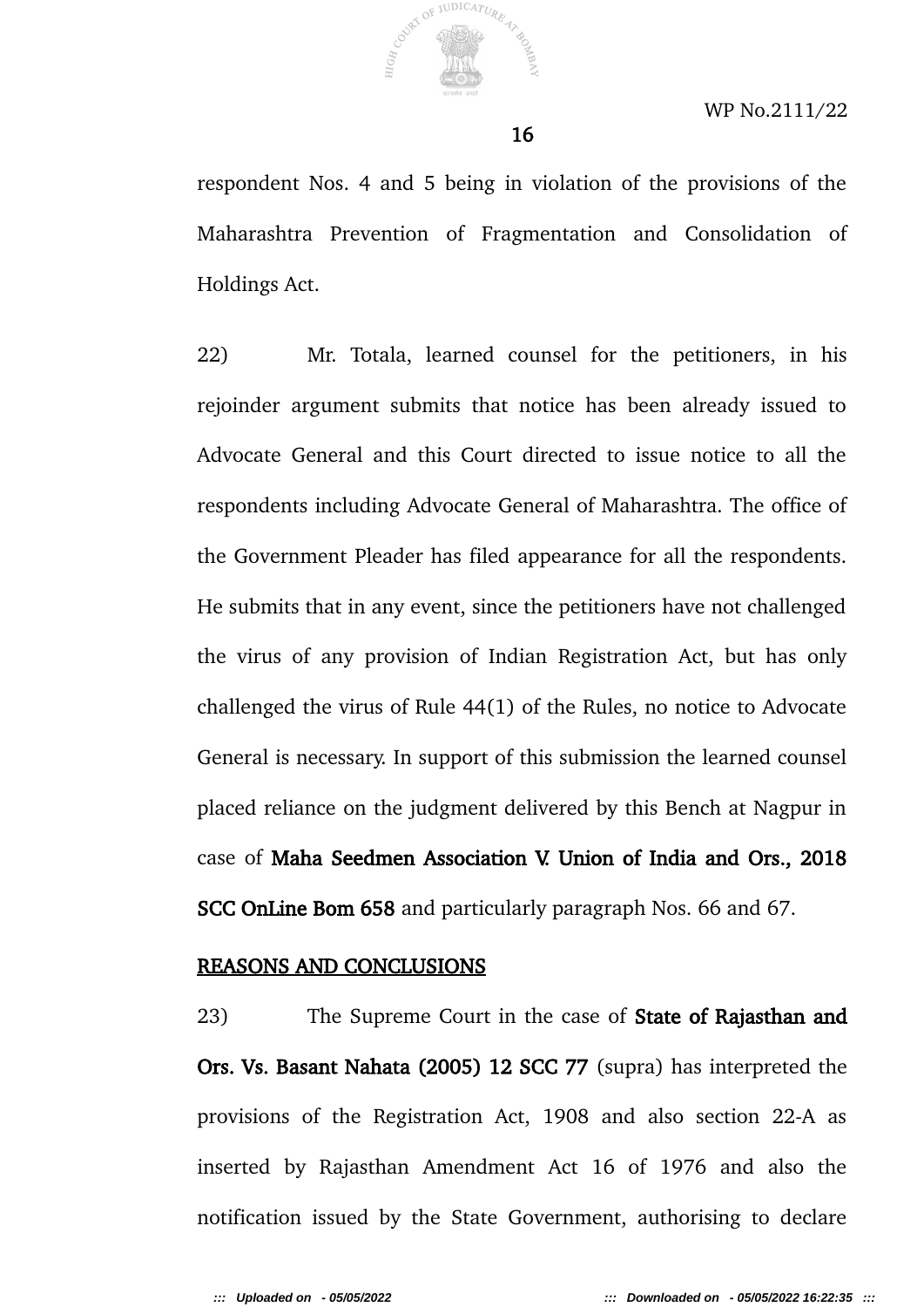

that any power of attorney authorising the attorney to transfer any immovable property for a term in excess of six months/three years or irrevocable or where the term is not mentioned is opposed to public policy. The Supreme Court in the said case held that section 22-A as inserted by Rajasthan Amendment Act 16 of 1976 through subordinate legislation cannot control the transaction which fall out of the scope thereof. The Act only strikes at the documents and not all the transactions. The whole aim of the Act is to govern documents and not the transactions embodied therein.

24) The Supreme Court held that the Contract Act or the Power of Attorney Act have not been amended and execution of power of attorney per se, therefore, is not illegal. Registration of power of attorney except in cases falling under section  $17(1)(g)$  or  $17(1)(h)$  is not compulsorily registerable. Sections 32 and 33 of the Registration Act also do not bar any such registration. Supreme Court held that section 22-A of the Act through subordinate legislation cannot control the transactions which fall out of the scope thereof. A subordinate legislation which is not backed up by any statutory guideline under the substantive law and opposed to the enforcement of a legal right would not be valid. It is held that essential functions of the legislature cannot be delegated and it must be judged on the touchstone of Article 14 and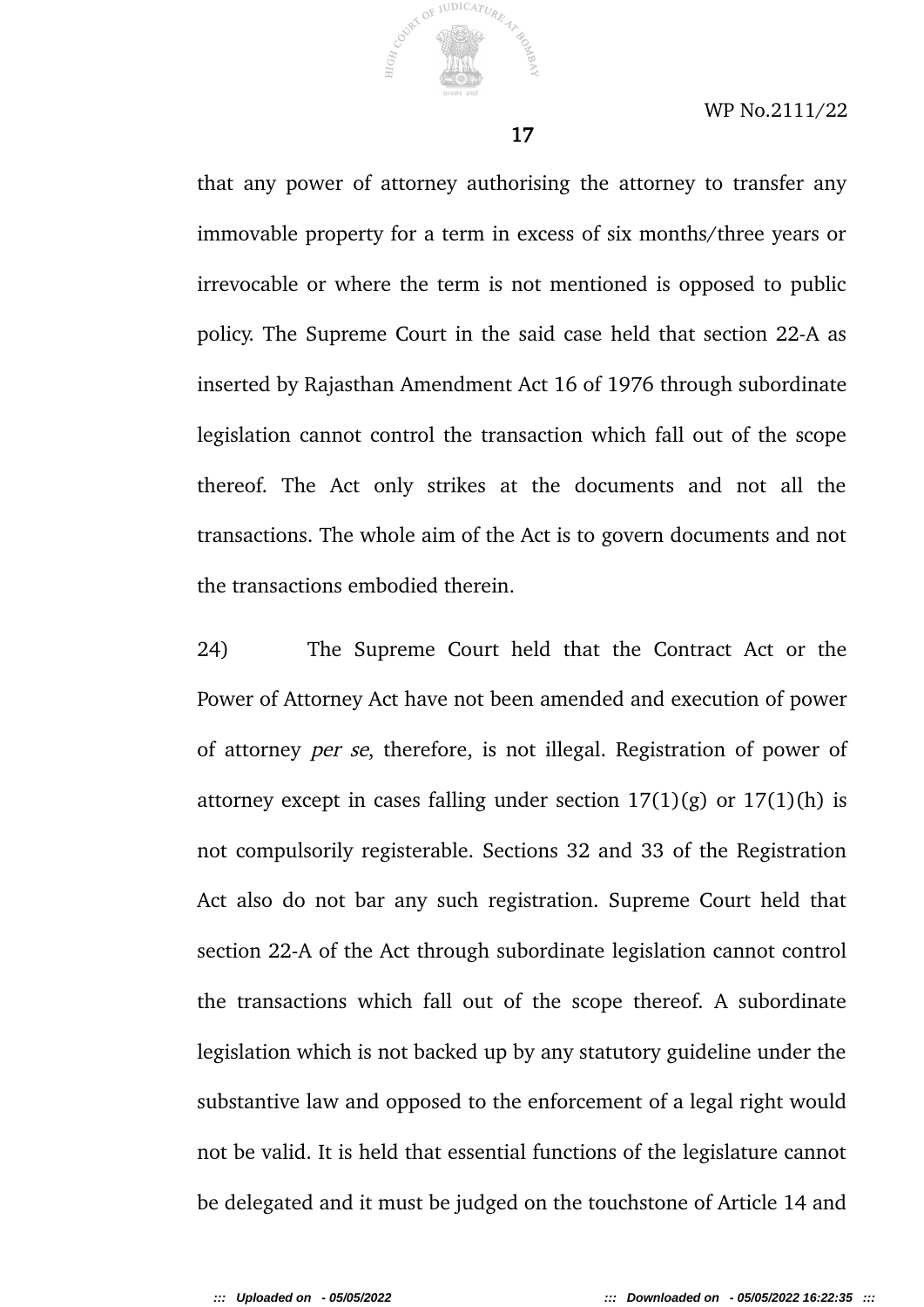

Article 246 of the constitution. It is, thus, only the ancillary and procedural powers which can be delegated and not the essential legislative point.

18

25) In our view, the principles laid down in the case of **State of** Rajasthan Vs. Basant Nahata (Supra) applies to the facts of this case. We are respectfully bound by the principles laid down in the said judgment by the Supreme Court. In the facts of this case also, the learned Government Pleader could not point out any powers of the respondents to issue any circular by way of subordinate legislation which could be inconsistent with the provisions of Parent Act i.e. Indian Registration Act, 1908. A perusal of section 69 of the Indian Registration Act, 1908 clearly provides that though the State Government has conferred with the powers to frame Rules on the subjects specifically set out in the said provision, it is specifically made clear in that provision that such rules shall not be inconsistent with the provisions of Indian Registration Act, 1908.

26) The Division Bench of this Court in the case of Laxmi Ishwar More Vs. State of Maharashtra and Ors., 2016(4) Mh.L.J. 535 (supra) has held that the provisions of section 34 of the Registration Act prescribe what enquiry can be made by the registering officer before he registers a document. The enquiry under section 34(3) of the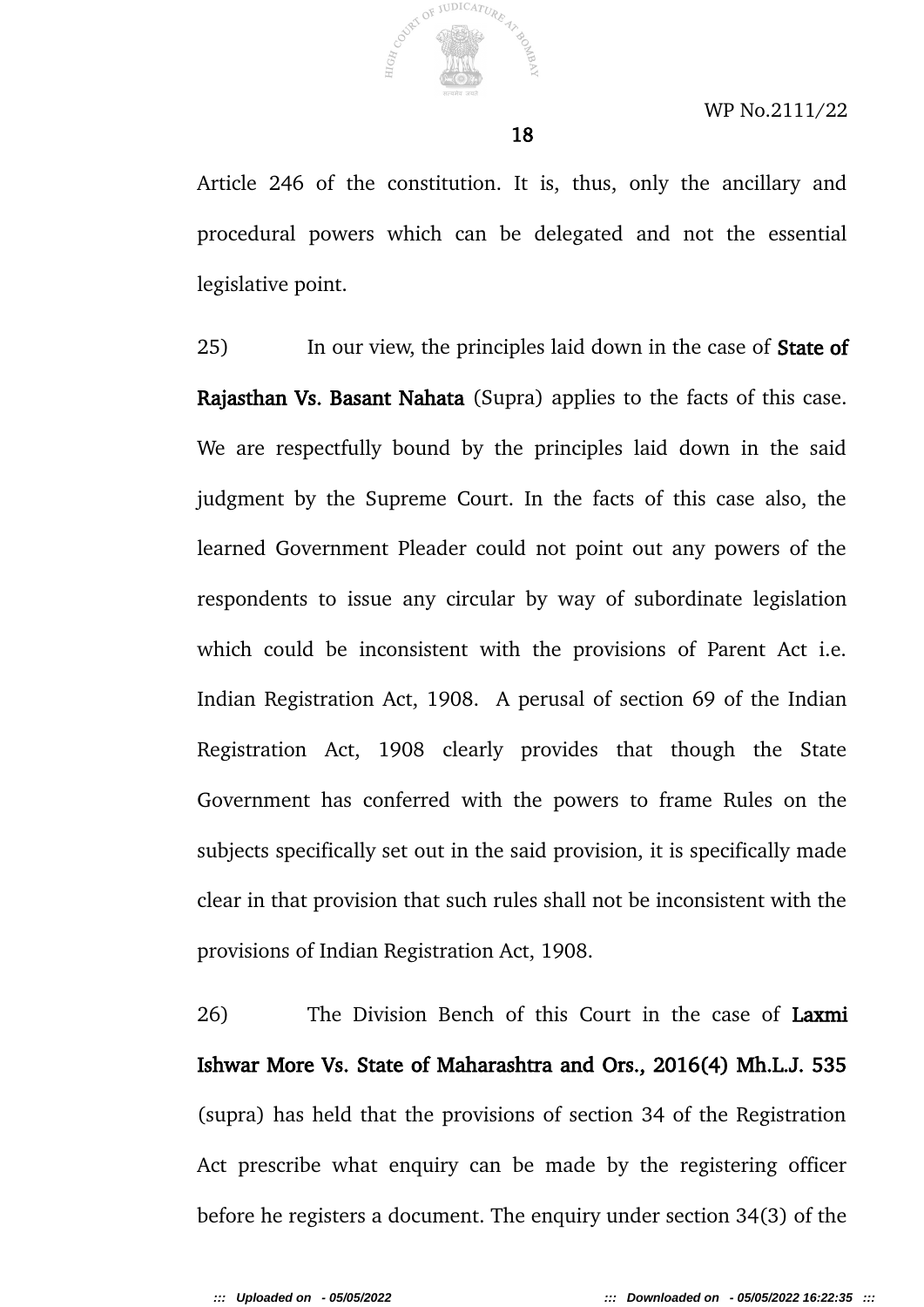

said Act is limited to the factum of execution of the document, identity of persons appearing before the registering authority and if a persons appears through a representative or agent, then as regards right of such person to appear. Section 35 of the said Act prescribes the procedure for admission/denial of execution of a document. This Court in aforesaid case adverted to the judgment in the case of Gopal s/o. Dwarkaprasad Pande V. District Collector, Bhandara and Anr., 2003 (3) Mh.L.J. 883 in which it was held that the refusal to register a document by the registering authority either on the ground of absence of title to such property or on account of any defect in the title would be an illegal act on the part of the registering authority.

27) The Supreme Court in the case of Union of India & Ors. V. S. Shrinivasan, (2012) 7 SCC 683 (supra) has held that if a rule goes beyond rule making power conferred by the statute or supplants any provision for which power is not conferred, it becomes ultra virus. Basic test is to determine and consider the source of power which is relatable to the rule. Similarly, the rule must be in accordance with the provisions of Parent Act as it cannot travel beyond it. The principles of law laid down by the Supreme Court in the case of **Union of India &** Ors. Vs. S. Shrinivasan (supra) applies to the facts of this case.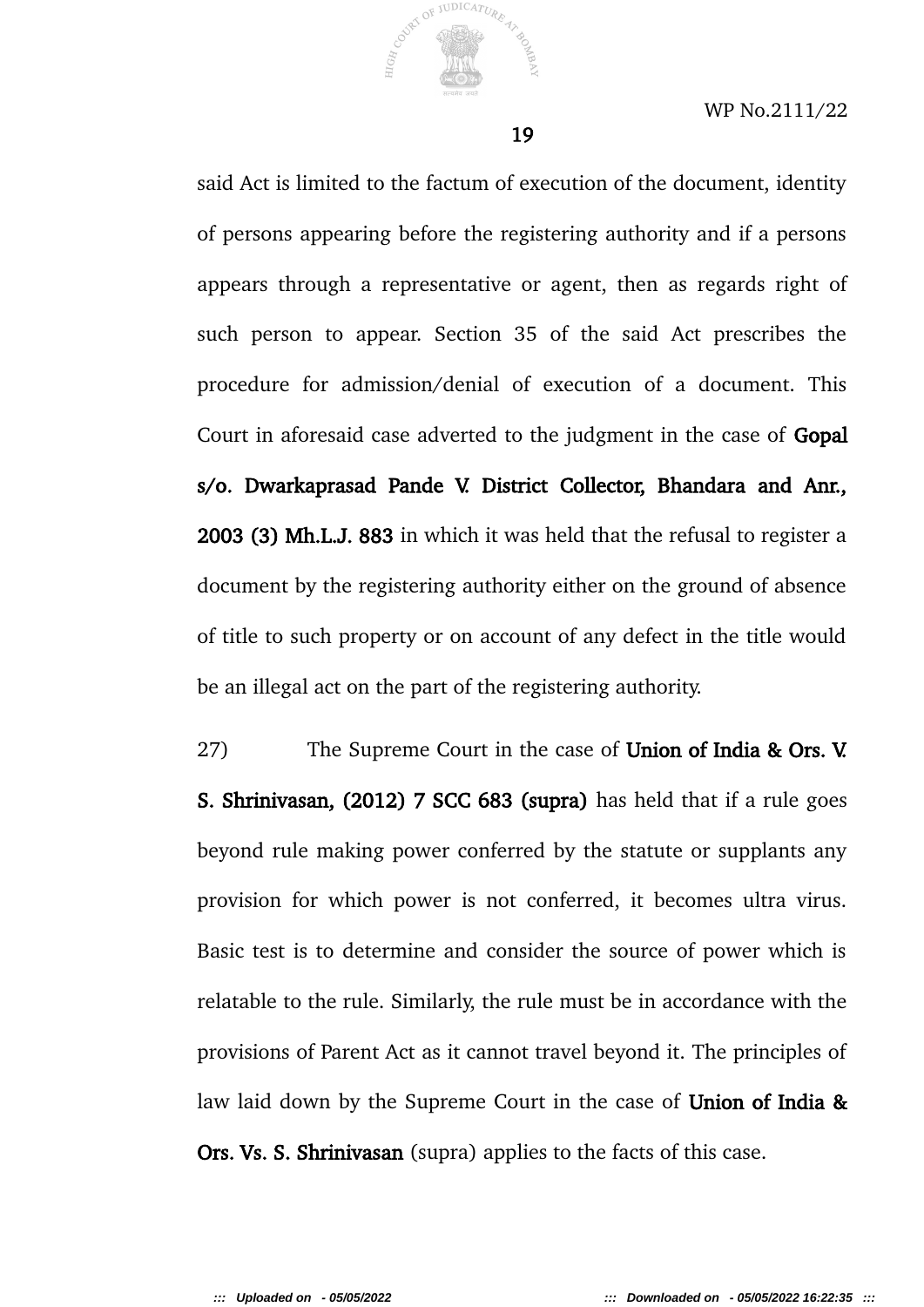

28) In our view, Rule 44(1)(i) of the Rules, directing the registering authority to ascertain as to (i) whether the transaction which is indented by the document, is prohibited by any existing Act of Central or State Government, (ii) whether true copy of requisite permission or No Objection Certificate from the Competent Authority under the said Act has been attached alogwith the document, (iii) whether the document is not written in contradiction with any vital term or condition mentioned in that permission or No Objection Certificate, is contrary to section 34 of the Registration Act, 1908 and expressly beyond the powers conferred under section 69 of the Registration Act, 1908. The rules which can be framed cannot be beyond the rule making power conferred by the Parent statute or supplants any provision for which power is not conferred. In our view, Rule 44 (1)(i) is not in accord with the provisions of sections 34 and 35 of the Indian Registration Act and cannot travel beyond the said provisions.

29) This Court in the case of M/s. Sundarsons V. State of Maharashtra in Writ Petition No. 1955/2007 with connected matters decided on 26.6.2008 (supra) has interpreted sections 34 and 35 of the Indian Registration Act and has held that under the said provisions there is no power given to the Collector to give directions to the Sub-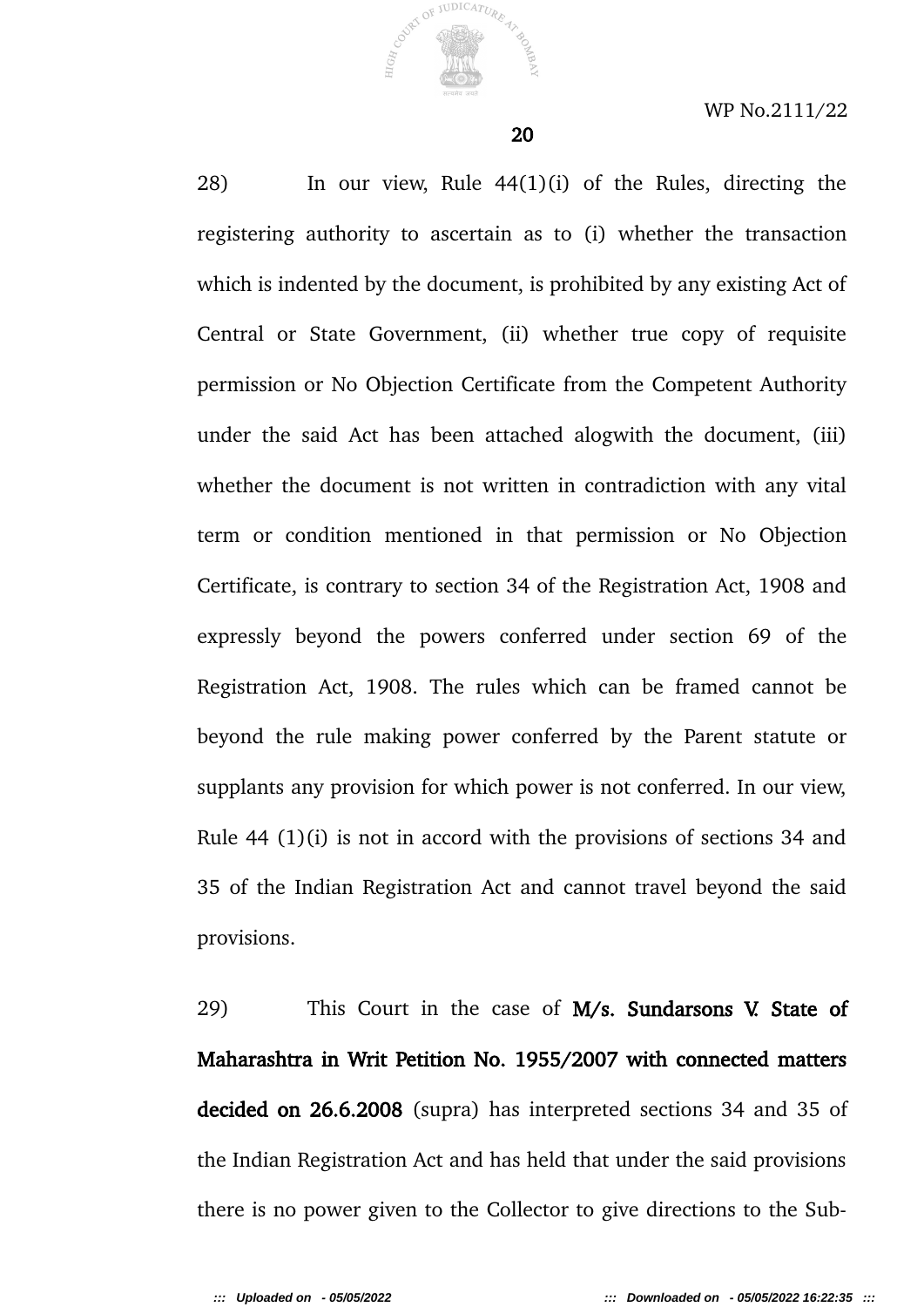

Registrar to refuse the registration of the document. The provisions regarding registration of the document are enumerated in the Registration Act, 1908. The executive instructions which are given by the State by exercising its powers under Article 162 of the Constitution of India cannot circumvent a statutory provision.

30) This Court in the said judgment considered the circular issued by the Collector directing the registering authority to insist upon the No Objection Certificate from the Collector before registration of any document. Relying on the said circular issued by the Collector, the Sub Registrar refused to register the agreement lodged by the petitioner therein. The validity of the said circular was challenged in the said writ petition as beyond the powers under Article 162 of Constitution of India. This Court accordingly held that the executive instructions which are given by the State by exercising its powers under Article 162 of the Constitution of India cannot circumvent a statutory provision. This Court held that the impugned circular did not disclose the source of power under which it had issued.

31) In our view, neither sections 34 and 35 nor section 69 of the Indian Registration Act empowers the State Government to issue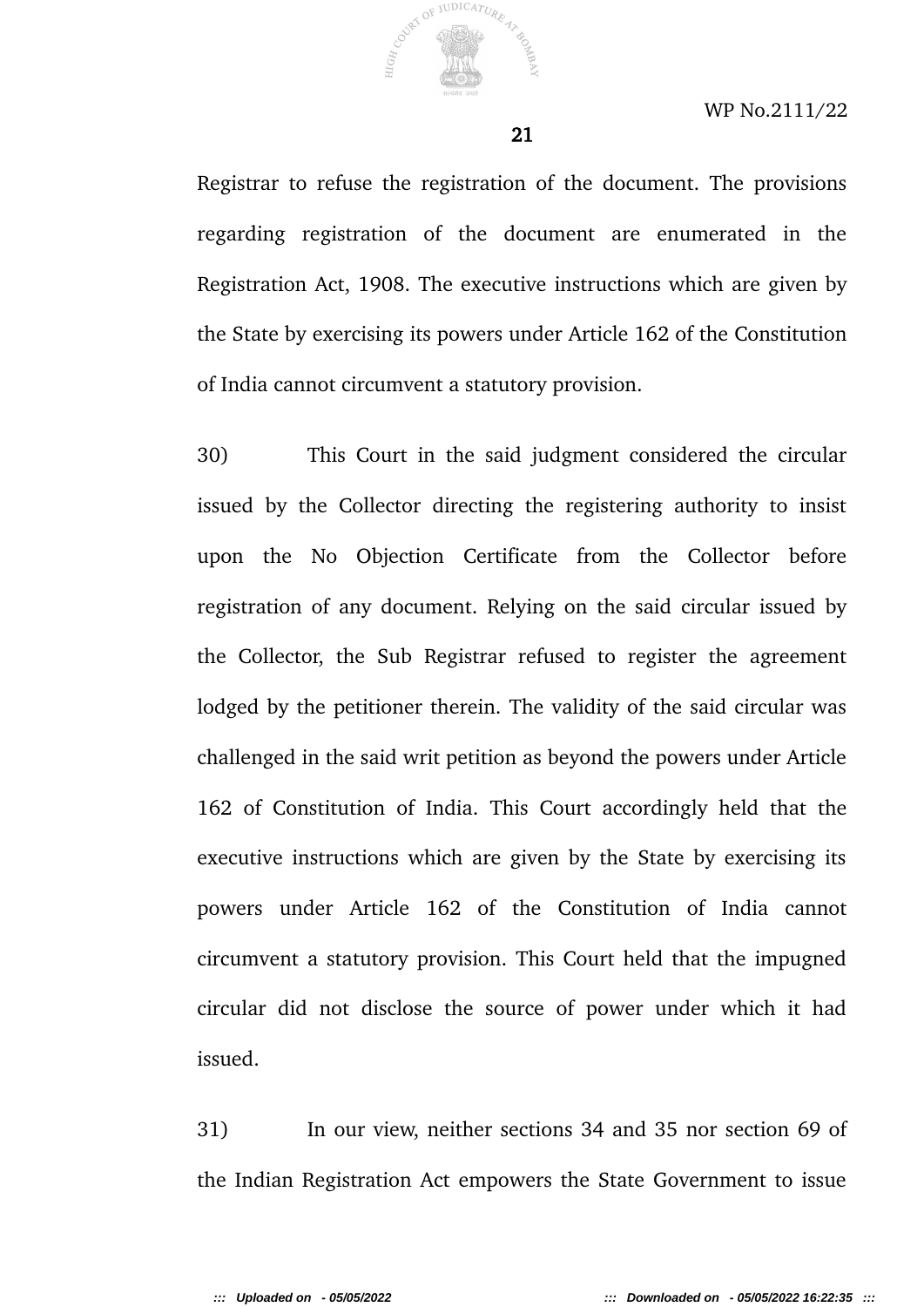

directions to the Sub-Registrar who is the statutory authority under the Registration Act to desist the registration of the document on account of breach of any terms and conditions under the provisions of the Maharashtra Prevention of Fragmentation and Consolidation of Holding Act, 1947 or under any other law or without obtaining prior No Objection Certificate from the concerned authority as a precondition for the registration of any document.

32) In our view, the scope of enquiry made by the registering authority under sections 34 and 35 of the Registration Act is limited by the Registration Act to the factum of execution and identity of the person executing the document other than the levy of stamp duty, collection of registration charges and the completion of procedural formalities such as attestation etc. In our view, the provisions of the Registration Act are self-contained and neither any rule can be framed by the State Government which would be inconsistent with the provisions of the Parent Act conferring powers to frame the rules nor any circular can be issued which was contrary to the provisions of the Parent Act. This Court in the above judgment has held that no subordinate legislation can control the transactions which fall out of the scope of the Parent Act. The principles laid down by this Court in the said judgment of M/s. Sundarsons Vs. State of Maharashtra applies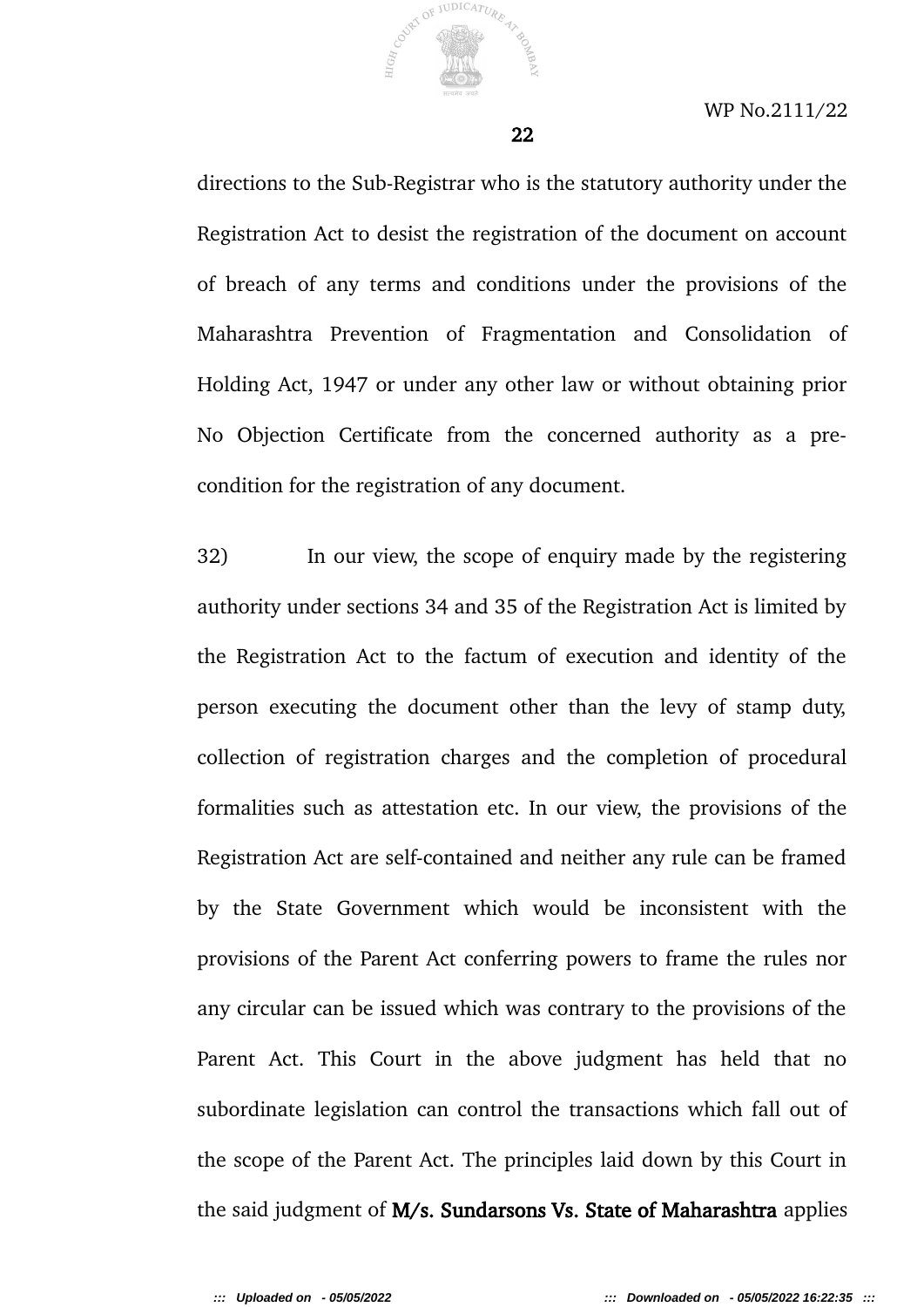

to the facts of this case. We are respectfully bound by the principles laid down by this Court in the said judgment. We do not propose to take any different view in the present matter.

33) There is no substance in the submission made by the learned Government Pleader that the impugned circular is issued rightly pursuant to the directions given by this Court by order dated  $1<sup>st</sup>$ September 2017 in Public Interest Litigation No. 203/2016. A perusal of the said order dated  $1<sup>st</sup>$  September 2017 indicates that by the said order, this Court had directed the Inspector General of Registration and Controller of Stamps and Secretary, Revenue and Forest Department, State of Maharashtra to look into the issue and take necessary steps considering the said Public Interest Litigation as a representation of the petitioner. The said Public Interest Litigation was filed for a direction to the respondents not to allow registration of any transactions and/or documents in respect of the land below the standard area prescribed in the Maharashtra Prevention of Fragmentation and Consolidation of Holding Act, 1947.

34) In our view, the said order does not permit the State Government or to the Inspector General of Registration and Controller of Stamps to frame any rules contrary to the provisions of sections 34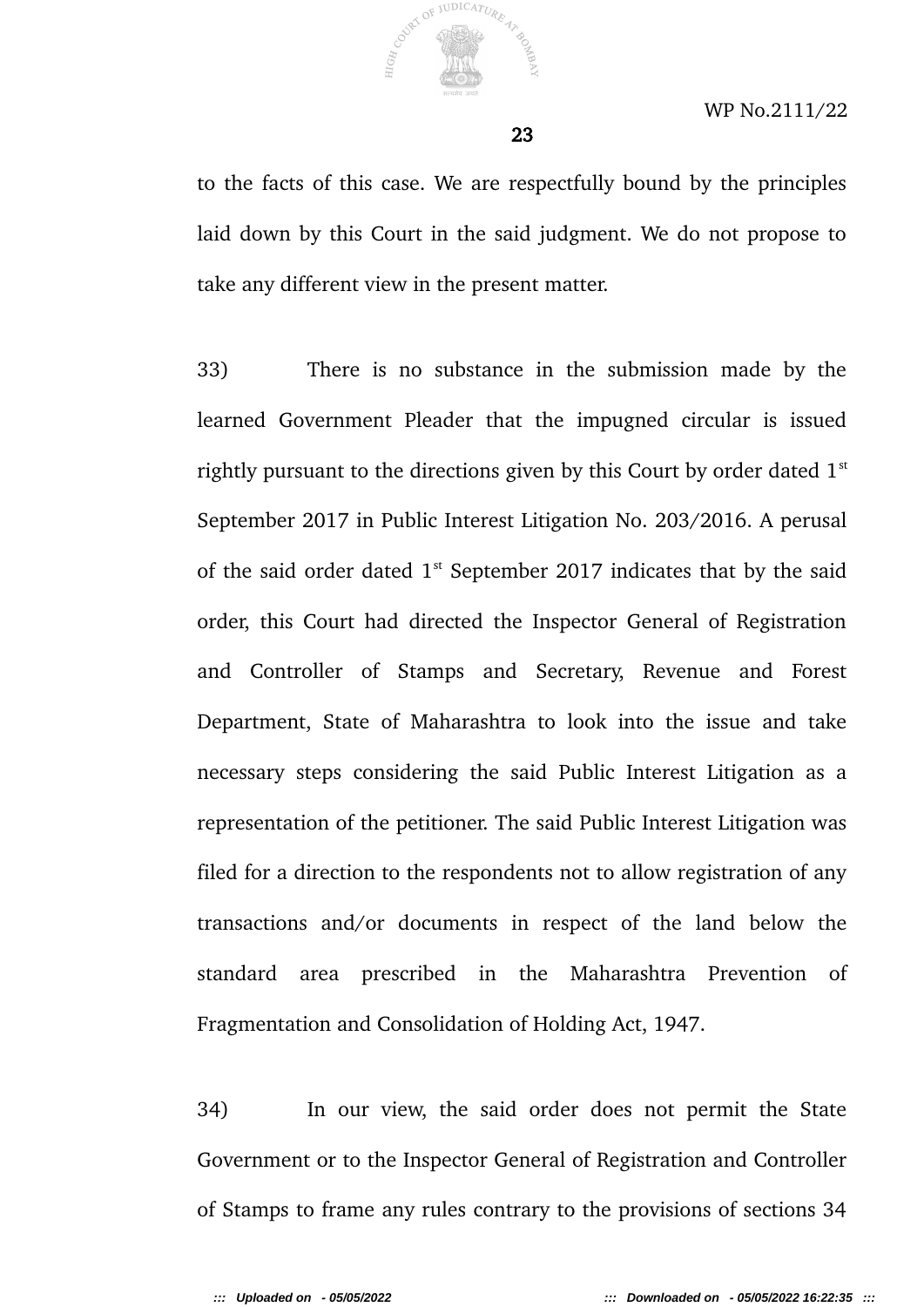

and 35 of the Registration Act. The respondents, thus, cannot be allowed to take shelter of the said order dated  $1<sup>st</sup>$  September, 2017 in support of the submission that the circular was issued pursuant to the directions issued by this Court in the said Public Interest Litigation. In our view, the respondents could not have introduced additional provisions or directions by issuing any circular or rules contrary to the provisions of sections 34 and 35 of the Registration Act.

35) In our view, there is no substance in the submissions made by the learned Government Pleader that registration of the sale deeds/ transfer deeds in respect of the plots/properties fall under sections 45 and 47-B of the Maharashtra Land Revenue Code have been rightly banned/prohibited by the respondent Nos. 4 and 5 being in violation of the provisions of the Maharashtra Prevention of Fragmentation and Consolidation of Holdings Act. In our view, the Sub-Registrar while registering the document under sections 34 and 35 of the Registration Act is not an adjudicating authority and has no power of adjudication as to whether the transaction which is subject matter of the document lodged for registration is validly executed or not or is prohibited by any law or not. If the respondents wanted to confer such powers upon the Sub-Registrar or registering authority, such powers would have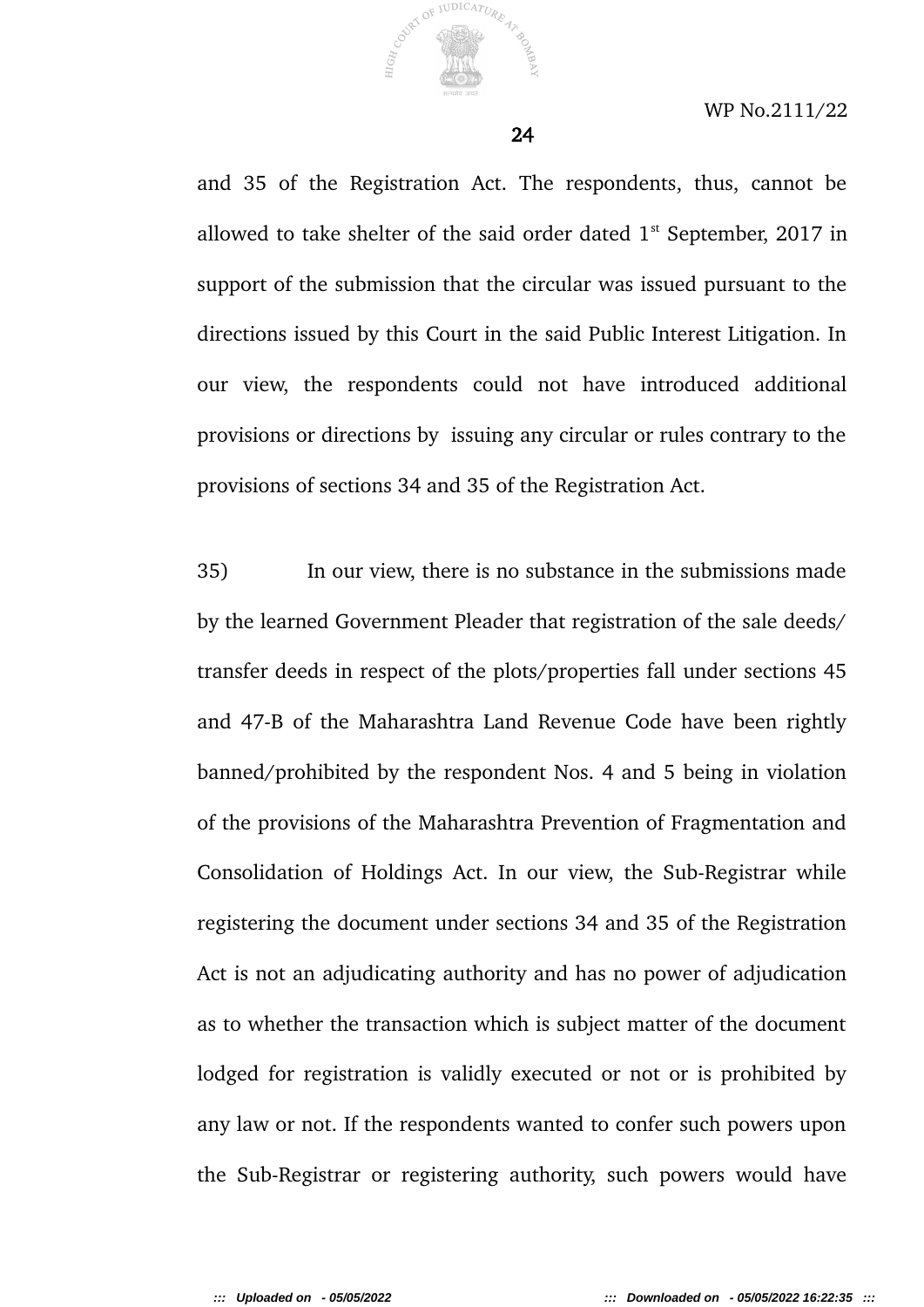

been conferred specifically by carrying out appropriate amendment by following due procedure in the Parent Act and not by framing rules or by issuing circular.

25

36) In our view, Mr. Totala, learned counsel for the petitioners is right in his submission that Rule 44(1)(i) and the impugned circular are contrary to the provisions of sections 34, 35 and 69 of the Registration Act and beyond the legislative competence of the respondents to frame such rule or issue circular contrary to the provisions of Parent Act.

37) Since the petitioner has challenged the validity of the circular dated  $12<sup>th</sup>$  July 2021 and Rule 44 (1)(i) of the Rules as contrary to the provisions of sections 34 and 35 of the Registration Act, no such notice was required to be issued to Advocate General as pre-condition for entertaining this writ petition. Be that as it may, a perusal of the order dated 14<sup>th</sup> February 2022 passed by this Court clearly indicates that the notice was issued to all the respondents. The learned Government Pleader has filed note of appearance for all the respondents.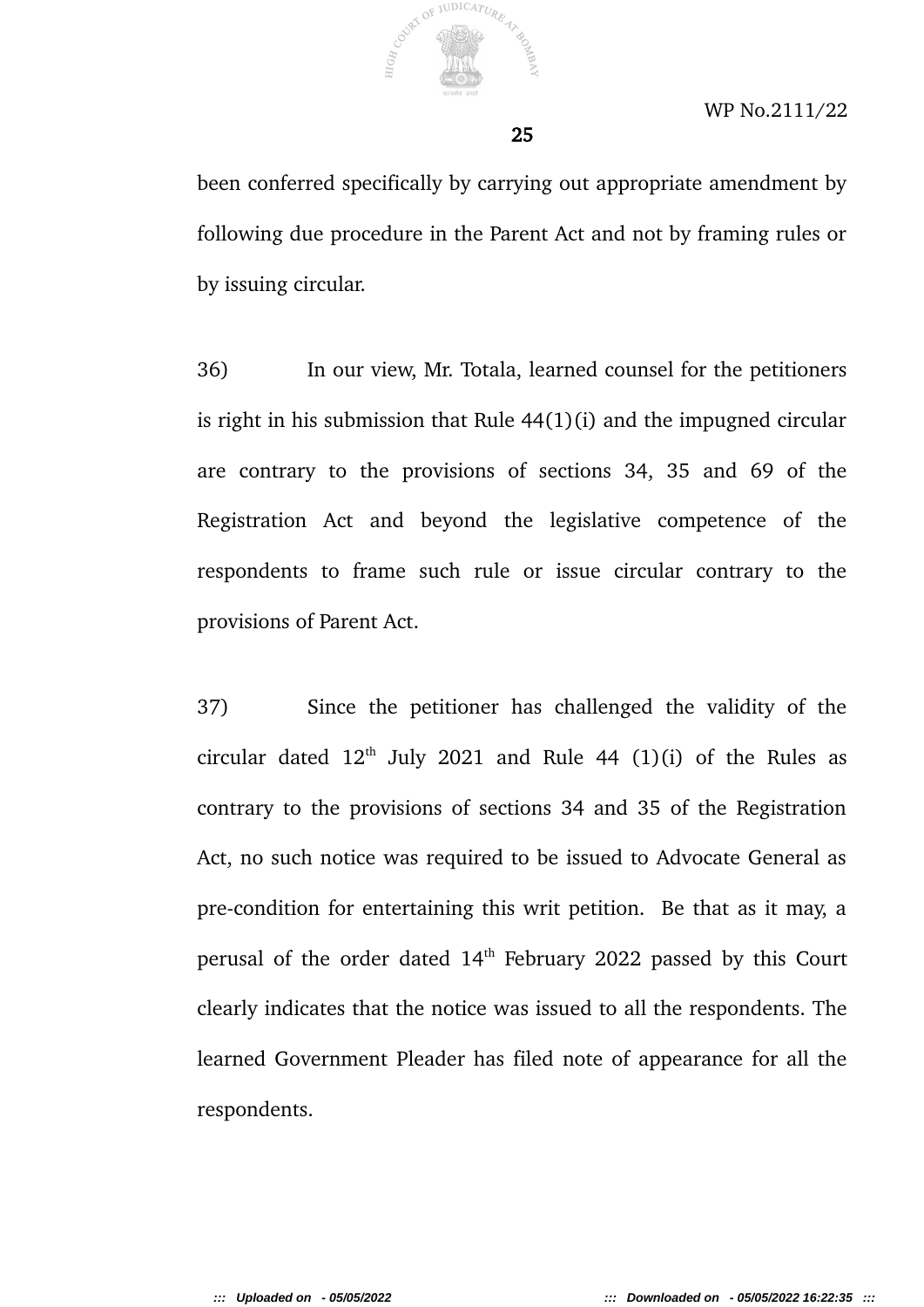

38) In our view, the impugned circular dated 12.7.2021, exercising the powers under Rule 44(1)(i) of the Rules being contrary to sections 34, 35 and 69 of the Registration Act, thus, deserves to be quashed and set aside. Rule 44(1)(i) of Rules deserves to be read down and not required to be followed by registering authority while registering the document under sections 34 r/w. Section 35 of the Registration Act.

39) In our view, the registering authority cannot refuse to register the document by placing reliance on Rule 44(1)(i) of the Rules or impugned circular dated 12.7.2021. We accordingly pass the following order.

#### O R D E R

(I) Writ petition is allowed in terms of prayer clause 'C'.

(II) Rule 44(1)(i) of the Maharashtra Registration Rules, 1961 is read down and is declared that the same would not be applicable. The registering authority is not required to insist compliance of the conditions imposed under Rule 44(1)(i) while registering the document under section 34 r/w. section 35 of the Registration Act, 1908. The registering authority shall not reject any document on the ground of non compliance of the conditions set out in the impugned circular dated 12.7.2021 or for non compliance of Rule 44(1)(i).